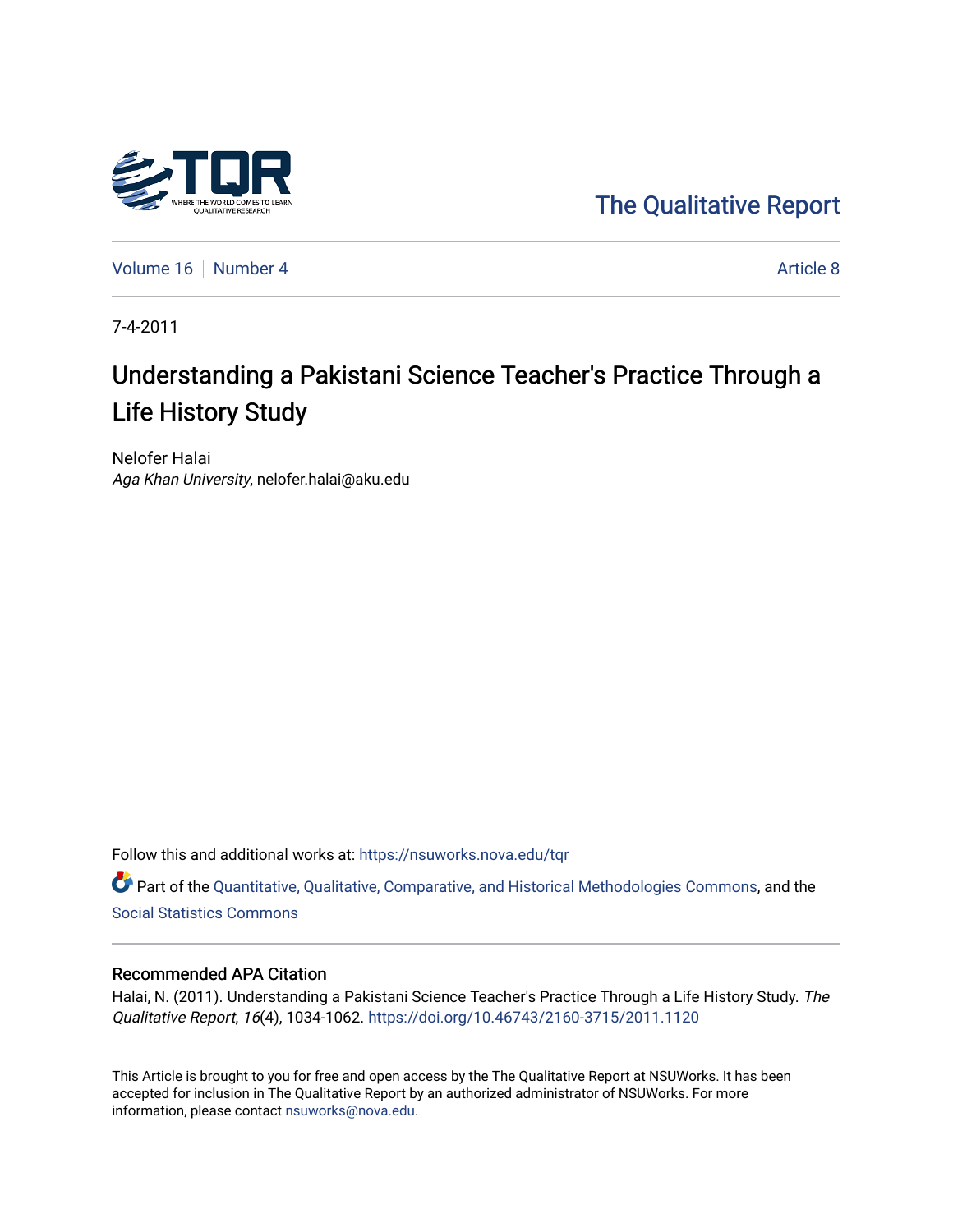

## Understanding a Pakistani Science Teacher's Practice Through a Life History **Study**

## Abstract

The purpose of the single case life history study was to understand a female science teacher's conceptions of the nature of science as explicit in her practice. While this paper highlights these understandings, an additional purpose is to give a detailed account of the process of creating a life history account through more than 13 in-depth interviews. It includes a discussion of what the author calls composite observations where the observations of the teacher and the researcher are presented as a single unified story. Also discussed are ethical issues specific to life history created due to the intimacy created by such a study that required the development of a great deal of trust and rapport.

## Keywords

Life History, Nature of Science, Teaching and Learning in Science, and Single Case Study

## Creative Commons License



This work is licensed under a [Creative Commons Attribution-Noncommercial-Share Alike 4.0 License](https://creativecommons.org/licenses/by-nc-sa/4.0/).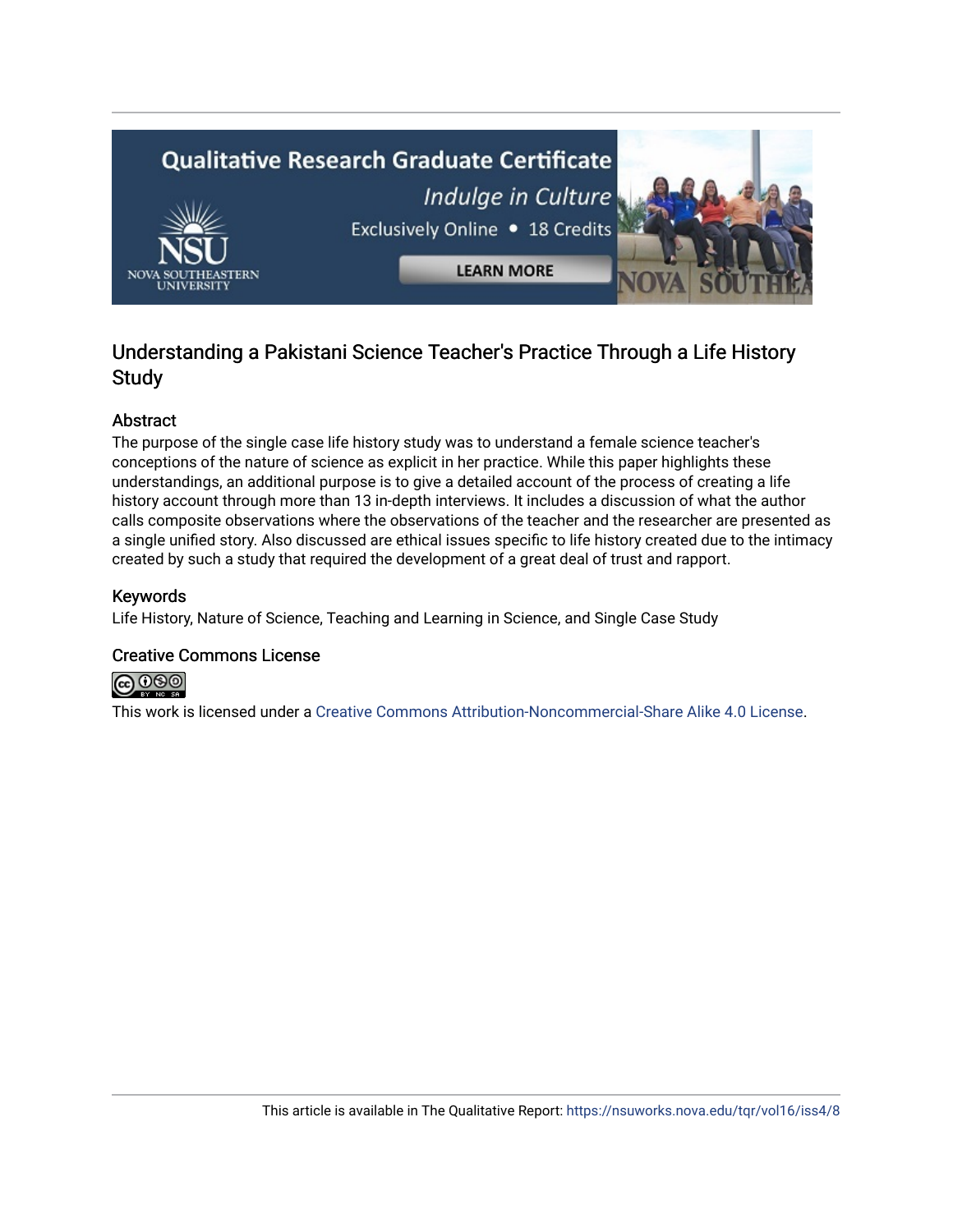## **Understanding a Pakistani Science Teacher's Practice through a Life History Study**

## Nelofer Halai

The Aga Khan University, Karimabad, Karachi, Pakistan

*The purpose of the single case life history study was to understand a female science teacher's conceptions of the nature of science as explicit in her practice. While this paper highlights these understandings, an additional purpose is to give a detailed account of the process of creating a life history account through more than 13 in-depth interviews. It includes a discussion of what the author calls composite observations where the observations of the teacher and the researcher are presented as a single unified story. Also discussed are ethical issues specific to life history created due to the intimacy created by such a study that required the development of a great deal of trust and rapport. Key Words: Life History, Nature of Science, Teaching and Learning in Science, and Single Case Study* 

Science teachers bring together different kinds of knowledge such as science content knowledge, knowledge *about* science, knowledge of the curriculum, knowledge of the system of education, and most important, pedagogical content knowledge (Shulman, l986, 1987). Connelly and Clandinin (1988) refer to this complex and interconnected array of knowledge as *personal practical knowledge*. This is not a body of pre-existing knowledge to be brought forth when required. Rather it is transient and situated knowledge which is "experiential, value laden and oriented to practice" (Clandinin, 1986, p. 19). Teachers are involved in making many decisions before, during, and after classroom teaching. The basis on which teachers choose to do one thing rather than another is based on their experiences and what sense they have made of them. Hence, it follows that teachers' life experiences have a deep and abiding effect on the kind of teachers they become. However, what is important is that it is not only professional experiences but all life experiences whether inside or outside the classroom that influence and shape this decision-making process. Hence, it is important to see teachers' lives holistically, particularly when offering professional development because when teacher-educators ask teachers to change their practice, in essence they are asking them to change their lives (Louden, 1991).

This is the rationale for this particular research study. In this paper you meet Munazza Sheikh, a science teacher who works in Karachi Model Secondary School (KMSS) which is a private, afternoon-shift, English-medium and co-educational school for children from middle-income families in Karachi, Pakistan. All teachers, students, administrators and names of institutions mentioned in this paper are pseudonyms to maintain confidentiality. Munazza has completed her Bachelors of Science and at the time of the study she was engaged in completing her Master's in Islamic History. She has had no teacher education as it is not a requirement for private schools in Pakistan.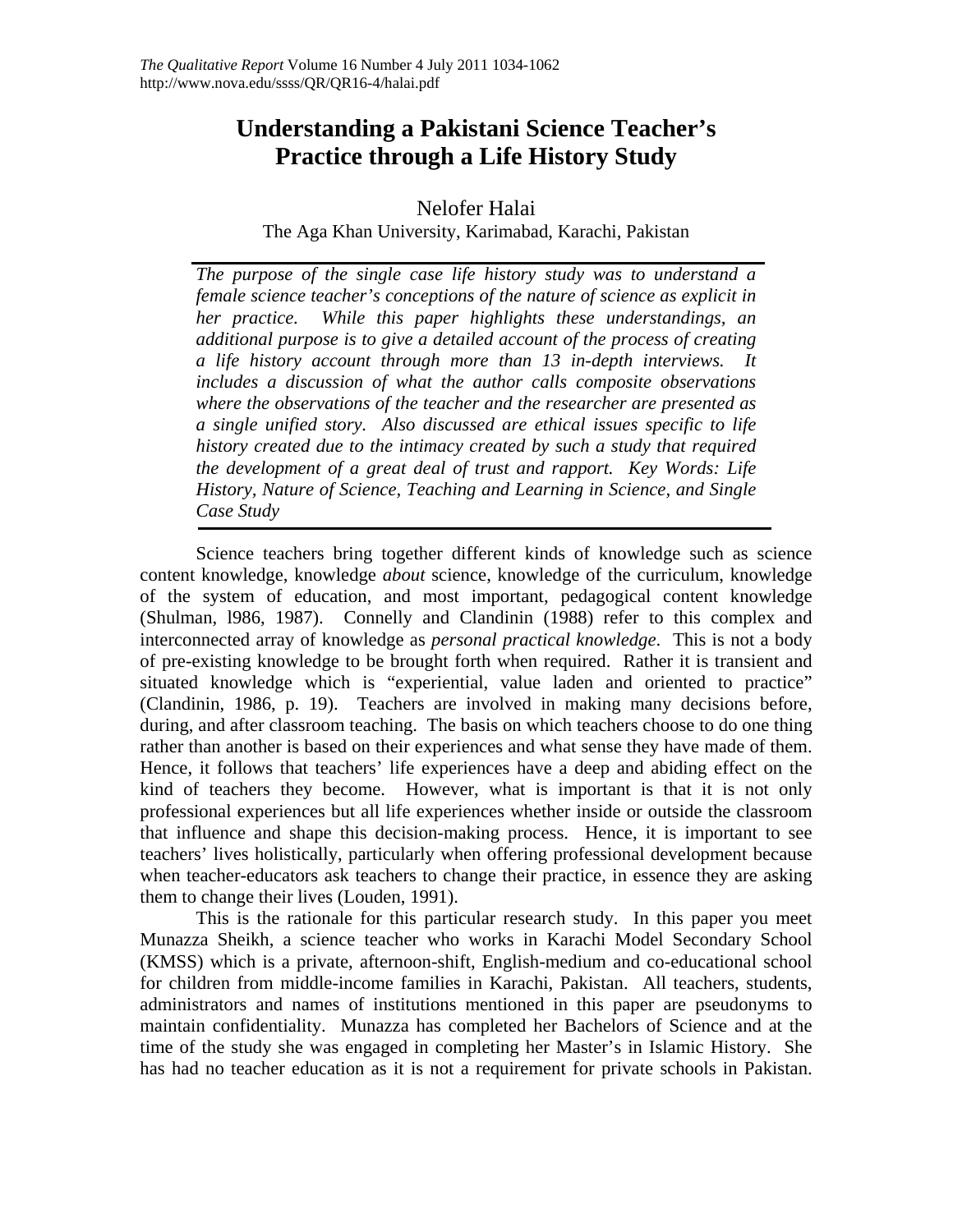She has been teaching science for seven years, three of them at KMSS. She was teaching science to grades 7, 8, and 9 and also taught Islamiyat (the study of Islam) to grade 8.

The purpose of this single case life history study was to ascertain a female science teacher's conceptions of the nature of science explicit in her practice in a school in Pakistan, develop an understanding of her practice of teaching science, and determine how the teacher's life history has affected her practice. While teaching science, a teacher projects messages about the nature of science that can be captured by observations and interviews. Furthermore, the manner in which a teacher conceptualizes science for teaching, at least in part, depends on personal life experiences. Hence, I have used the life history method to understand Munazza's practice. I have selected this method because life history allows observation of individuals and how "they act within, respond to, and represent their times and places by presenting both individual life stories and analyses of how social patterns shape those lives" (Thiessen, Bascia, & Goodson, 1996, p. 1). Life histories allow and encourage the researcher to adopt a broader understanding of teaching by providing illustrations of the relationships between various aspects of teachers' lives and their teaching practice, both inside and beyond the classroom. Life history allows the identification of important structural factors and dynamics that are sometimes hidden or not obvious when encountering teachers' stories cut off from their context. Life histories also remind us not to take for granted the ways in which childhood experiences, choosing a teaching career, or in-school and classroom activities influence teachers' curricular choices.

In this paper I will primarily focus on Munazza's teaching practice and the impact of her life history on her science teaching. As part of the study I had long and continuous interaction with her over a 17-month period. I developed a deep insight into her practice of teaching science through 13 in-depth life history interviews and more than 30 observations of her classroom teaching in grades 7 and 8 over a period of six months. I generally observed a whole unit of lesson, from the introduction of the topic to its assessment. All interviews were bilingual in nature and Munazza used both Urdu and English during the interview. Quotations used for this paper have been translated by the author.

I chose to work with a female teacher because I myself have been a female teacher of science. I had laid down a set of criteria for selection of both the school where I would conduct this study and for the female science teacher who would be selected as my research participant. I wanted to work with a teacher who had a first degree in science and had been teaching for three to five years in the school as a designated "science teacher." This would ensure that she had been socialized in the learning and teaching of science both as a student and a teacher in the schools of Pakistan. I wanted the science teacher to have had experience of teaching for at least three to five years in the same school. The purpose was to ensure that the teacher was "fully aware, deeply involved and informed in their particular cultural world" (Spradley, 1979, p. 45). I wanted to observe the teaching of science in grades 6 to 8, hence the teacher must be teaching in these grades. I was looking for a teacher who was not over-committed at work or at home so that she could spare the time to take part in the study (Plummer, 1983). The school could be either from the government or the private sector but should have a cadre of qualified science teachers so that there was a better possibility of obtaining a teacher to volunteer to take part in the study. Moreover, I was interested in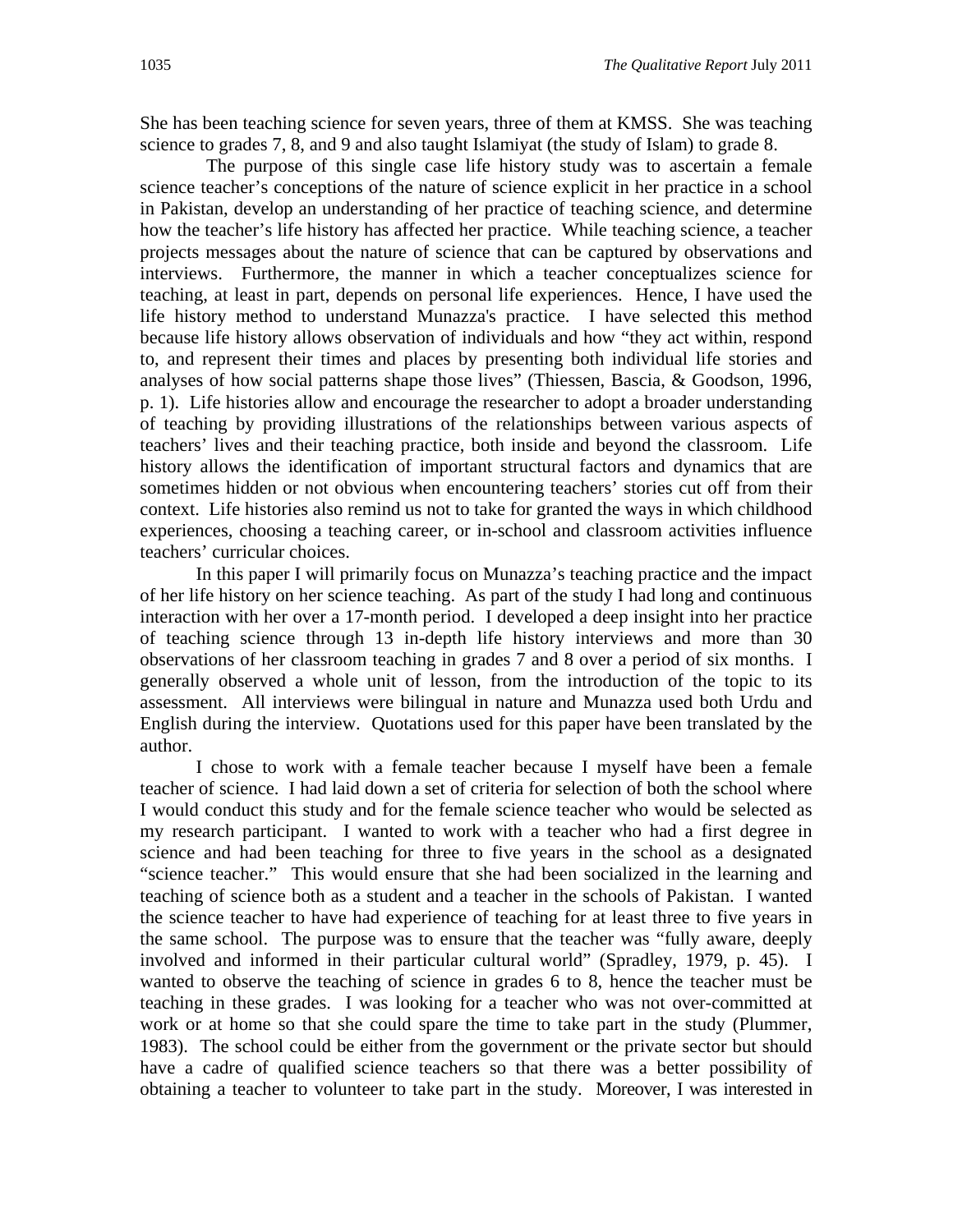working in a school that catered to the middle or lower-middle class strata of society in Karachi and not a resource rich school for the upper class as these schools usually subscribe to the British standard and advanced qualification system of examination undertaken by universities such as Cambridge University and generally referred to as O and A level system of studies respectively. This system of examination is more expensive and requires the study of curriculum set by the British education system. I was also not interested in working in a school in the *katchi abadis* (shanty-towns) of Karachi. In this case it would be unlikely that I would find an experienced qualified science teacher in such a school. Lastly, I wanted a teacher who worked in a school that was located close to my home and in an area that I deemed safe to visit alone. This was to ensure that I could follow a regular system of visits for interviews and observations.

Based on these criteria I visited four schools; three of them immediately allowed me access to their science teachers with the view to conducting my doctoral study in their school. I talked to 18 science teachers individually and explained the purpose of the study to them and the time and commitment that would be required. A teacher in KMSS, who I knew well, agreed to participate in the study however before an interview could be scheduled she took a job in a university setting. Hence, the Principal of this school recommended the name of Munazza to take part in the study. I did not know her but in talking with her I found that not only was she willing, but also fit the criteria for my research participant. In this way Munazza became a part of my study.

My own experience of learning in a school and later teaching in schools gave Munazza and me a shared basis for understanding each other. Furthermore, in a highly patriarchal society like Pakistan, I was concerned that the power imbalance between the sexes might affect the data generated. Additionally, my study design foreshadowed close interaction and rapport with the teacher; I felt that I could better achieve that with a female teacher rather than a male because of cultural barriers to intermingling of sexes.

Goodson (1992) has characterized life history as "the life located within its historical context" (p. 2) and Bertaux (1981) has defined it as "sociologically read biography" (p. 210). The manner in which I have used life history is more akin to stories or narratives recalling events retrospectively in an individual's life obtained with the help of lengthy interviews (Smith, Kleine, Prunty, & Dwyer, 1986). The data includes interviews with significant others, such as other science teachers in the school and key members of the school administration. It also includes conversations that I had in the classrooms, hallways and the staff room of the school. The heart of the life history method is the special kind of interview process that allows a collaborative construction of the experiences of the interview. The purpose is not to test hypotheses but to develop a better understanding of the experiences of the teacher and the meaning she makes of that experience.

The life history that I present is constructivistic in the sense that the story is not "out there;" it is actively constructed by the author in collaboration with the teacher. The data for the study were generated through interviews, classroom observation and document analysis. The most important part of the life history study is the in-depth interview where the major purpose is to understand the experience of the interviewee and the meaning she makes of that experience (Seidman, 1991). Thirteen interviews spread over six months were carried out in Urdu (the National language of Pakistan) because it would put the teacher at ease and let her talk of her experience comfortably. However, a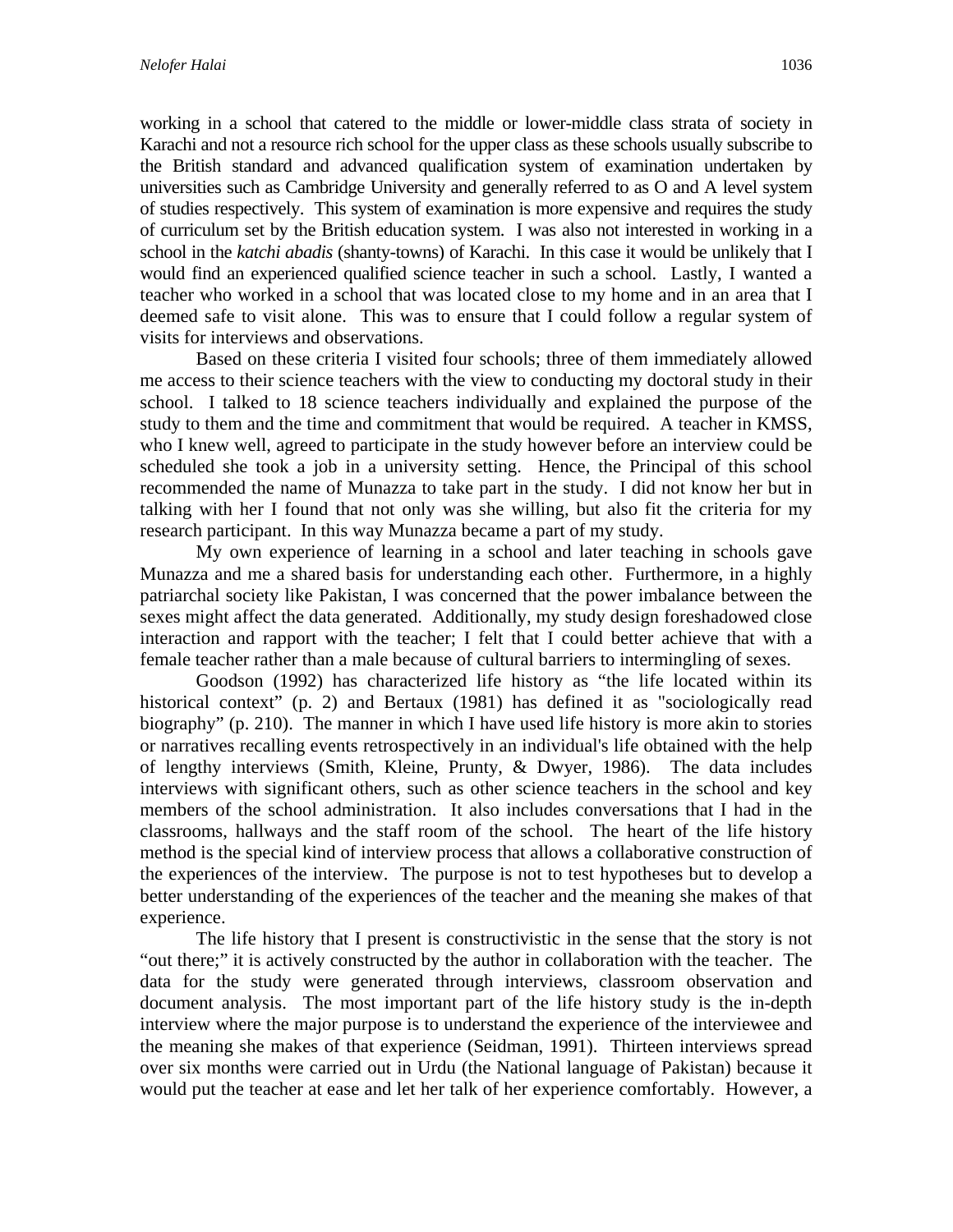lot of English words were used during the conversation particularly when talking about science teaching as science is taught in English in Pakistan. The interviews were then translated verbatim using special software to write the interview transcript in both Urdu and English. From these interviews a chronicle of her life was developed which then led to the selection of stories for portrayal in this paper. I read through all data both from the interviews and observation to select for "portrayal" the sections I felt were pertinent to the research question and used them to piece together my representation of Munazza's life both inside and outside the classroom. The purpose was to find and share the "essence" of her life as I understood it, using her own everyday language and to organize the evidence into a more meaningful form. Once I had obtained her story during an interview, I shared it with her. She did not ask for any explanations or clarifications but suggested some modifications to fill in gaps. The interview data were also analyzed through coding and development of themes which were later collapsed into categories to develop the findings about Munazza's conception of her practice.

The life history is also topical  $-$  that is, it spans Munazza's whole life but the focus is on her science teaching and hence I chose to include stories about her teaching along with incidents about her home life that in my understanding could and did affect her teaching and learning of science. Often decisions about what to include and what to exclude could not be made early in the analysis but had to await a fuller understanding of a particular part of the story which came at a much later stage. For example, understanding of the effect that her brother's untimely death had on her teaching came to me as a researcher at a much later stage and was included in the report at a later stage. The story that emerged from the more than dozen interviews is also edited to remove repetitions and redundancies. The editing process entailed a *selection* of material. This required subjective decision-making on my part which in turn, has shaped the narrative which I have tried to make as overt and explicit as possible (Riessman, 1993).

In the section below I have given a brief glimpse into Munazza's life in the form of a story. I have used a number of rhetorical devices to represent the story as obtained from the data. For instance I have used the word "I" to represent Munazza's voice. By letting Munazza tell her life story in her own words I have tried to remove the "middleperson," and to bring the reader closer to the teacher (Zeller, 1995). One of the criticisms of this rhetorical device is that it masks the researcher's role in the writing. Here, the story told is a story that brings into focus what I have termed, *composite observations*: the story is Munazza's and a very large part of it *is her observations* but it also incorporates my own observations in her class. The technique has allowed documented evidence from several sources to be gathered into a single unified story. To bring into focus Munazza's teaching practice I constructed composite observations to tell a story about her lesson in the science class. It is a story told through a mosaic or a collage of her actions, views, theories and my observations and interpretations composed of the data both from her life history interviews and the class observations. There is the possibility of mixing up whose story it actually is, if done unmindfully. Hence, I have discussed in detail the rhetorical devices used in developing the narrative account of Munazza's teaching in the science classroom.

 I have also tried to be true to the way Munazza communicates by using verbatim all English words and phrases that she used in her interviews and conversations. The life history obtained through interviews was put into chronological order and sections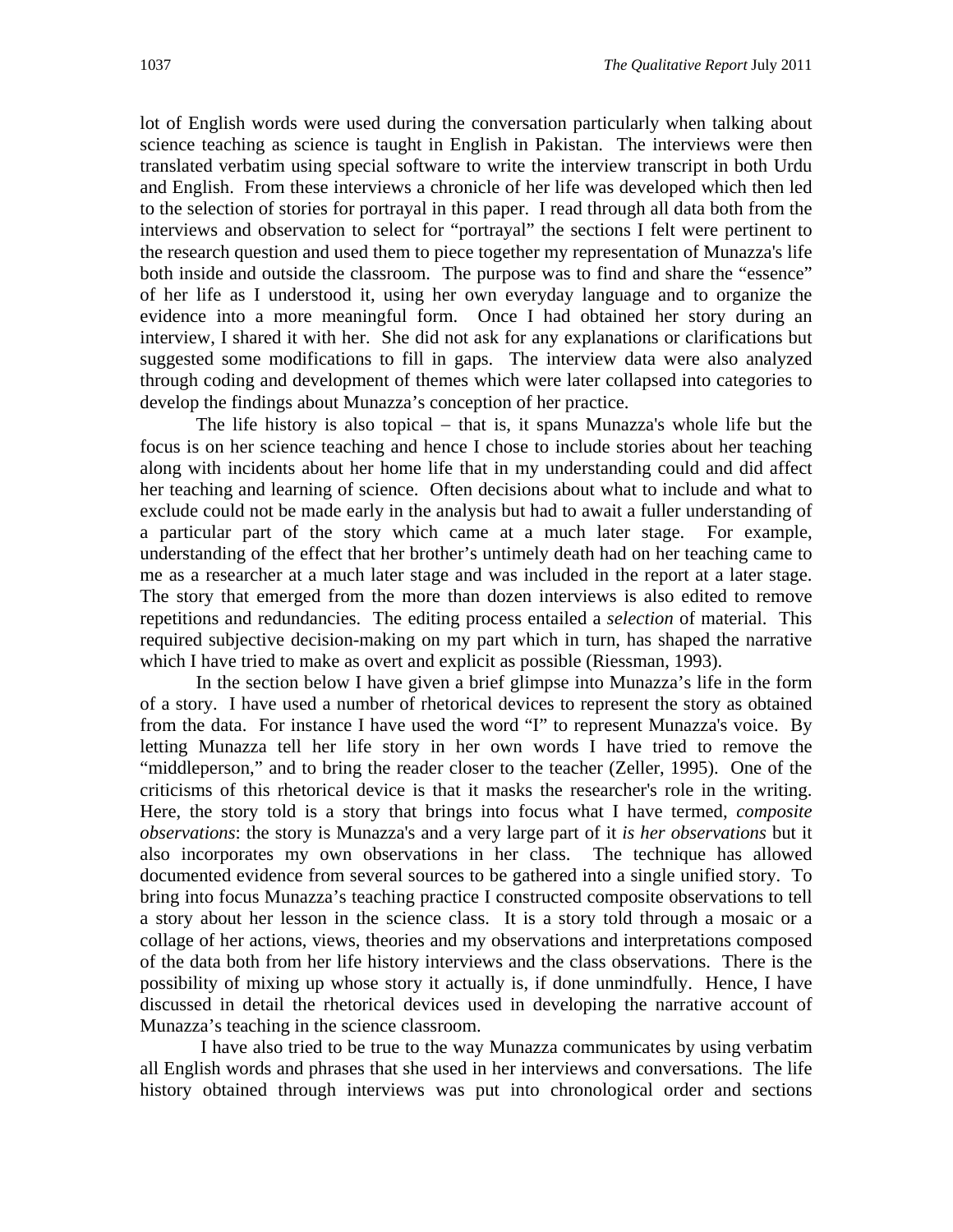germane to her science teaching have been shared in this paper. A section of her life history is also woven into the text, discussing the findings. More than 30 General Science lessons were observed in grades 7 and 8. The observations were scheduled over a period of six months in such a way that I observed the teaching of several whole units of four to five lessons. A chronicle of the series of lessons was developed for analysis and an abridged version of Munazza's teaching of water in class 7 is included in this paper to portray her science teaching.

I collected a number of documents from the field, such as a photocopy of the science notebooks of class 7 students, test papers, a school newsletter, brochures, school magazines and a report card with the passing criteria listed. I scrutinized each document to give me the needed background information. For instance, the teachers constantly referred to the "Jubilee Celebration" in their conversations with me and with each other. The glossy brochure commemorating the 50 years of the Karachi Model School gave me a lot of information about the celebrations and the history and evolution of the school system. In the same way, a copy of a report card that the Principal provided gave me insight into the policies of the school regarding "pass" and "fail."

Ethical issues faced during the study were of two kinds: (a) the general issues of trust, confidentiality and access to the school and the teacher; and (b) the more specific issues pertaining to life history research. The principles of informed consent and confidentiality were followed to the letter as prescribed by university ethical review committee procedures. Informed consent was obtained both from the school principal and the teacher. Single interviews were also undertaken of three other science teachers to understand the general culture and structure of science teaching in the school. Permission from these teachers was obtained once they were identified. One of these teachers was Munazza's sister.

However, the ethical issues pertaining to life history were more complex. I was very concerned about the effect the study would have on Munazza who was not fully aware of how much she was revealing and what effect it might have on her. Measor and Sikes (1992) comment, "It is the intimacy which raises some of the sharpest ethical questions in this kind of research, because the material is intimate, the potential for harm is much greater" (p. 210). However, one of the strengths of life history is that this same intimacy unveils a picture of a life that speaks to the reader and hence the potential for good is also greater. Over the period of the study I established good trust and rapport with Munazza but I was concerned that this would make her reveal more than she might have wanted to. I gave her the opportunity to revisit what she had revealed in the interview by offering to share the whole transcript with her. Knowing that busy teachers might not have the time to read the transcript, I also prepared a one page summary for her of each interview transcript. In addition, before each interview with Munazza, I described briefly what she had shared with me and checked with her regarding whether that is what she meant to say. Aside from correcting one or two factual errors, Munazza agreed with the contents of the interview.

## **Criteria for Quality**

The single participant case study is particularly open to questions regarding the generalizability of research findings because of the highly personalized and subjective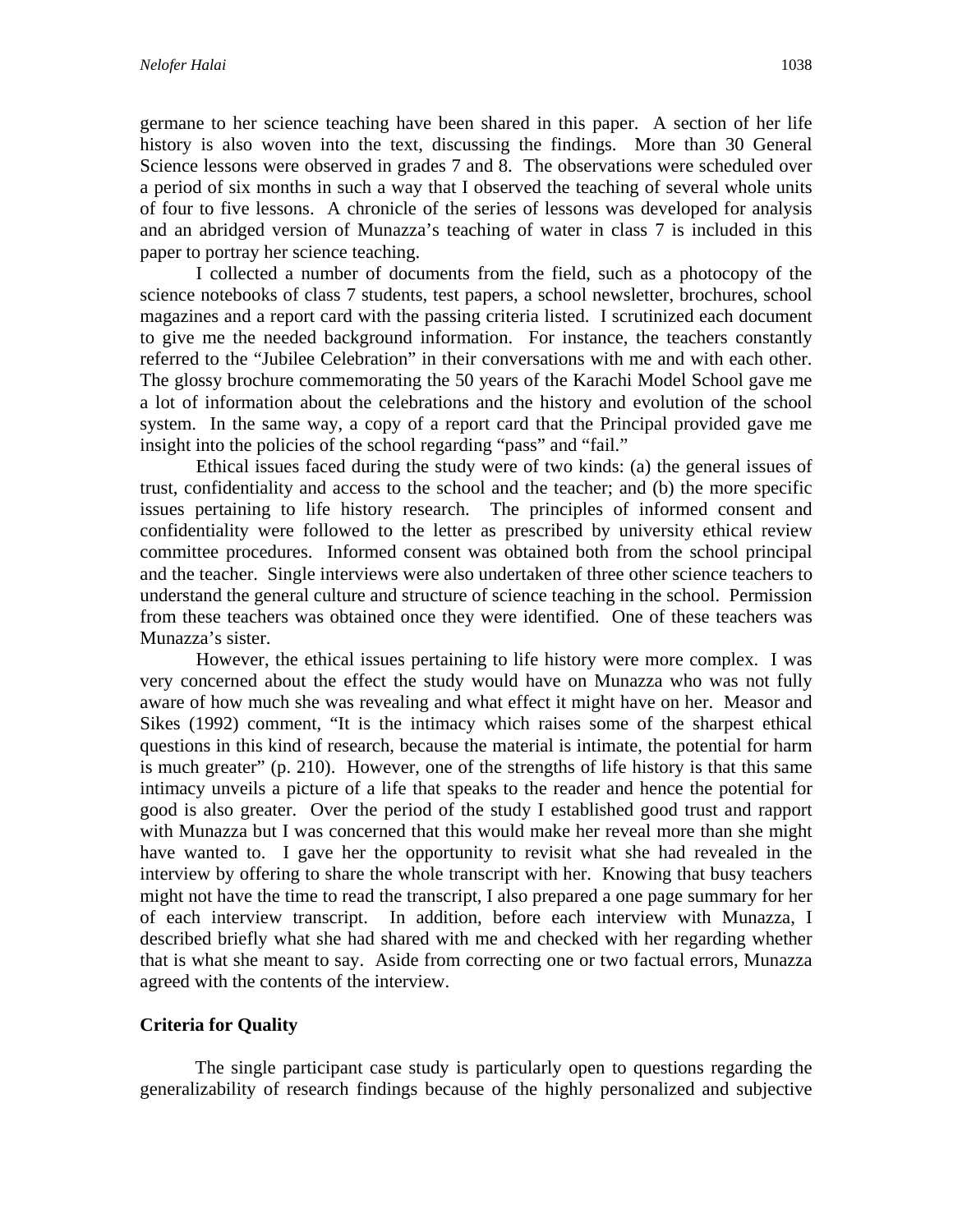nature of the data. I tried to achieve verisimilitude (Lincoln & Guba, 1985) by trying to write in such a way that the readers can "see for themselves" (Wolcott, 1990, p. 129). I have given a lot of detail, sometimes even mundane details to help the reader see and understand the life of the teacher. I have not tried to take a detached objective perspective; I don't think that it is possible. But I have tried to bring in disciplined subjectivity to my work, taking care that my account is balanced, fair, complete and sensitive (Wolcott). As a part of this effort I shared the chapter of Munazza's life with her and sought her feedback and comments. Another area of concern for a study that relies so heavily on first-person interview accounts is truthfulness and accuracy, in other words: How trustworthy is the data? A number of things were undertaken to ensure the accuracy and trustworthiness of my accounts:

- 1. I noted the circumstances surrounding the recording and collection of data.
- 2. I compared statements in one section of the life history with statements in another section for inconsistencies and internal coherence.
- 3. I compared statements in the life history with data from other source/s within the same setting, such as interviews with other science teachers.

However, the most important facet of the study that can generate trust is complementing retrospective interview data with a prolonged period of observation of Munazza's classroom teaching. I also used fidelity as a criterion for my study. A part of fidelity in research is to select problems that are not only of interest to the academic community but are also of interest to teachers. This means research *for* teaching instead of *on* teaching. This also means involving the teacher as far as possible in the conceptualization of the study and sharing the data collected for her comments and if possible to share and discuss the finding with her. Fidelity means to use the ethic of caring to be "faithful" to the person of the research participant and yet as a responsible researcher honor my commitment to understand the phenomena being studied.

I went into the field with an open mind and tried to find out, "What are the difficulties that Munazza is facing in teaching science?" She was able to articulate the areas where she needed support: in conducting science activities and in better class management. Hence, I used these two lenses to observe her lessons and was able to help her in a limited fashion in both these areas.

#### **Munazza's Story**

#### **How Did I Become a Teacher?**

When I was a child I would make my siblings sit in front of me and "teach" them. My father bought a full-sized blackboard for me so that I could write on it rather than scribble on the walls while teaching. Despite this early fascination with teaching, teaching school was never my first priority. After my Interscience (equivalent to grade 11-12) there was a long break, so I decided to teach in a school to pass away the long months. Like many other young science students in Pakistan I wanted to become a doctor. I did get into a medical school but that was in rural Sindh, and it meant living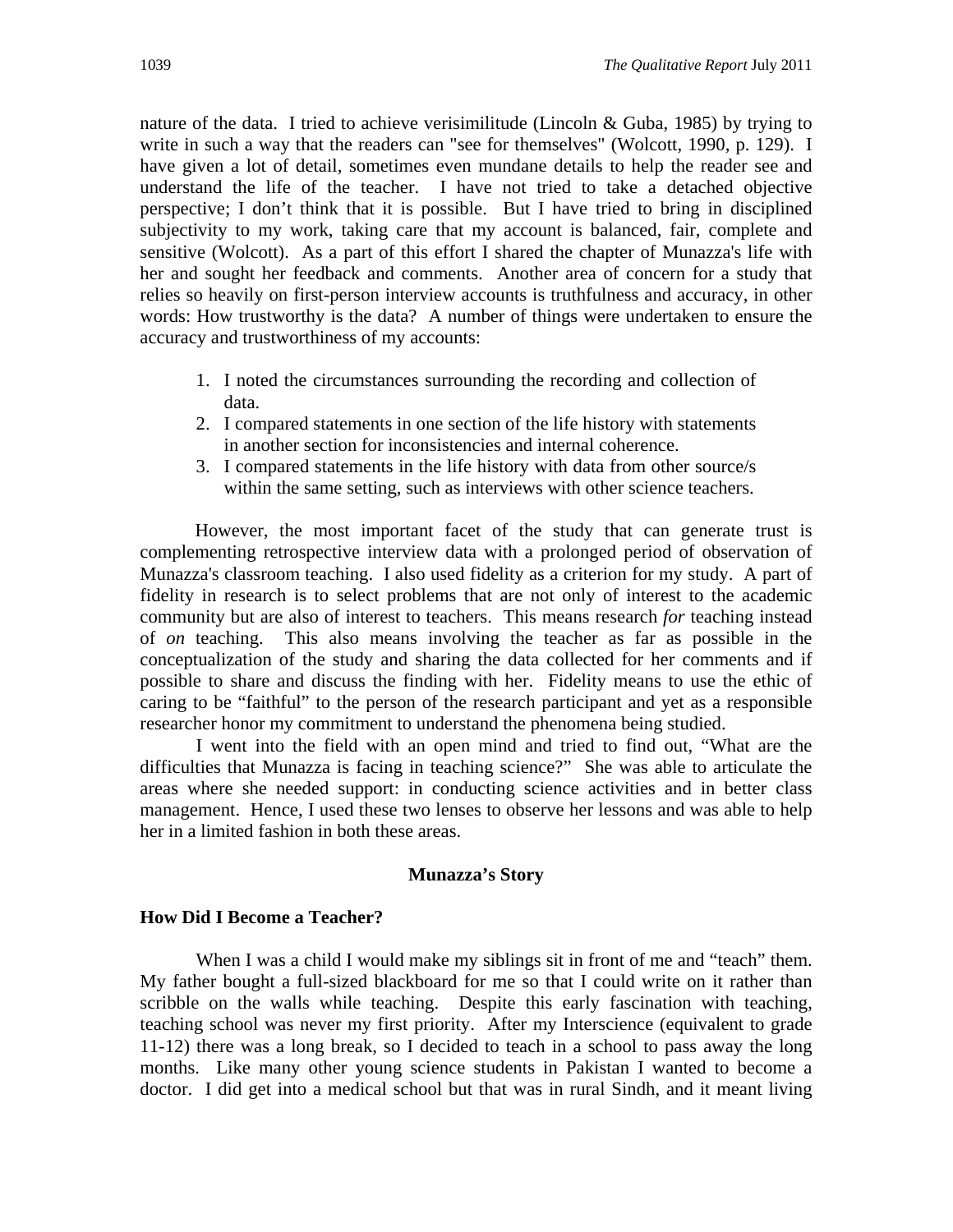away from home for five years. So, I chose not to go into medicine but to pursue a BSc degree in chemistry and microbiology. My classes in college finished at noon and since I was teaching in an afternoon school I continued to teach throughout my Bachelors.

 After completing my BSc I wanted to work in a pathology or microbiology laboratory at least for some time so that I could make use of my knowledge about vaccines, TB tests, cancer, etc., that I had studied in microbiology and biochemistry. However, my father thought that the working environment in laboratories was not good. He believed that teaching was the best and most respectable profession for women and that was what I should take up. Since I liked to teach and already had experience of teaching in schools, I accepted the offer to teach at the Karachi Model Secondary School (KMSS) where my younger sister was already teaching mathematics and science. However, I wanted to, and still want to, work at least for some time in a laboratory to learn more about the practical side of science. I regret not being able to do that. However, do not misunderstand me, I do like to teach. I don't work in the school so that I will meet people or make friends. I come to school because I enjoy teaching. I enjoy being in the classroom. I feel very strongly that if one chooses to teach then one must do it sincerely.

 We are eight sisters and one brother. The principal of the school has high regard for the academic accomplishments of our family as my younger sister was an outstanding student of the school and my other siblings who studied at KMSS were also excellent students. She gave me 9th grade chemistry class to teach the same year that I joined the school. This was a great source of satisfaction for me, because at the end of grade 9 students appear for the Secondary Board Examination. But it was also very stressful, because not only was it my first Board class but my younger sister was also studying in the same class. She had a reputation for asking a lot of questions and I made sure that I prepared my lesson thoroughly so that I could answer her questions.

#### **To Teach is to Learn**

 I found that I learnt much more about my subject while teaching than I ever learnt as a student. As a student I was dependent on the teacher and what she/he thought was important to learn. But as teacher in a coeducation school I find that students, particularly boys, come up with all sorts of questions. I have to be very well-prepared. I dislike it immensely when I cannot answer students' questions. Hence, I read and study from my younger brothers and sister's college and university textbooks so that I am thoroughly prepared for the lesson. I do not think the purpose of teaching is only to complete the course, but the purpose is to teach in a way that students get good marks. This will enable them to get admission in good colleges and get into good professions such as engineering.

 In KMSS, we teachers are not expected to make formal lesson plans. In some other schools, such as the Karachi Academy where I taught before I came to KMSS, there was an expectation that teachers will make formal lesson plans before teaching the lessons. All kinds of teaching materials from a demonstration activity to worksheets had to be planned ahead of time. For this purpose Saturday was set-aside for teachers to do their planning and preparation materials for teaching. This was particularly good for me,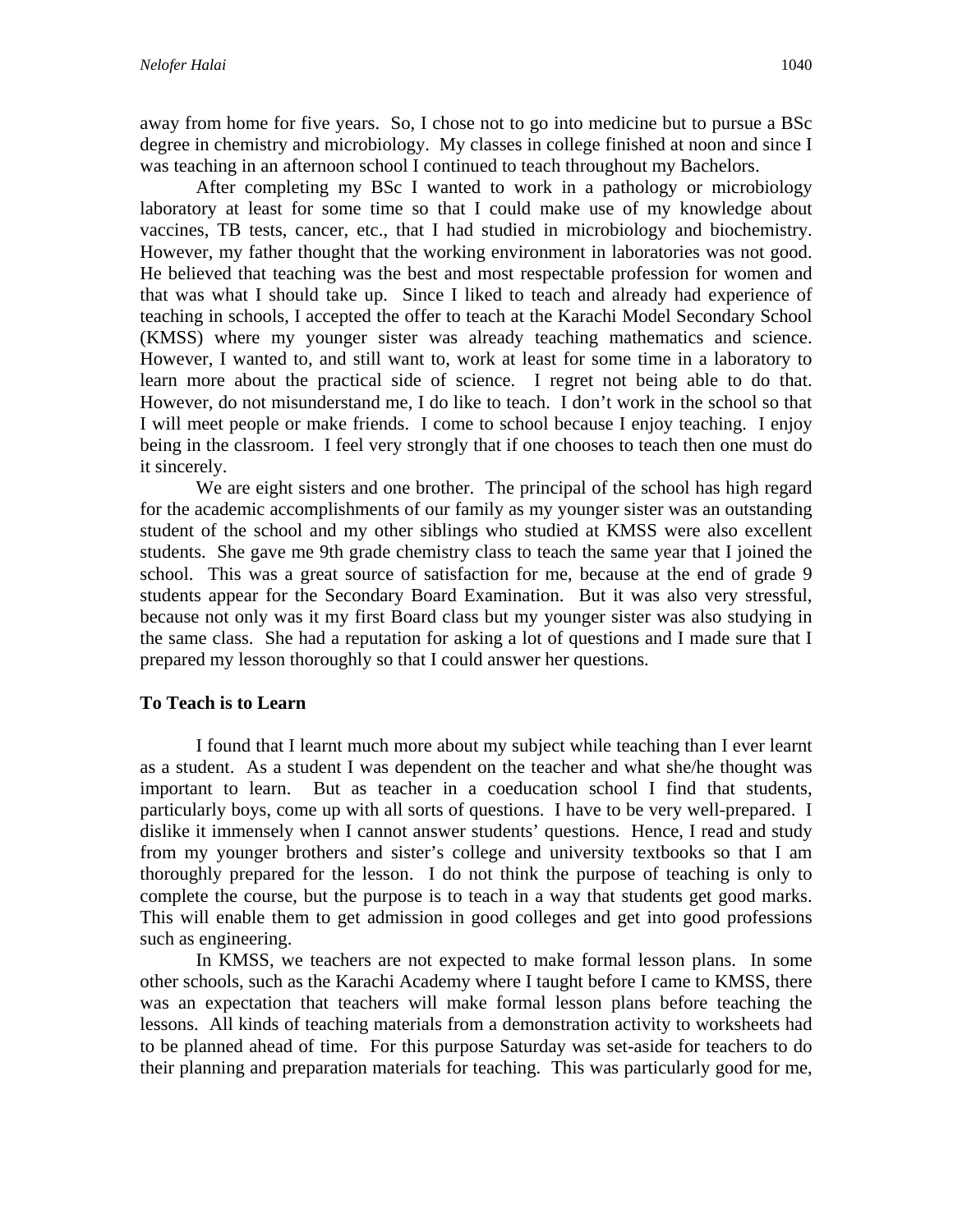as I was teaching as well as studying for my BSc degree. I did all my lesson preparation on Saturdays and spent the weekdays studying.

 The Karachi Academy is the school where I *really learnt* to teach. I got a basic understanding of what it is to teach from this school. The Head of the Science Department was a very competent science teacher and an excellent supervisor. She observed my class and made a diagram to show me the distribution of my questions to the students. She helped me in planning the lesson and explained to me that activities should not be for the benefit of the few children sitting in the front. Another science teacher in the school, Miss Surraiya, too was very helpful. If I had difficulties, I would go to these two people. However, when my sister quit her job at Karachi Academy to continue her studies I also quit the school, stayed home for a while but then joined KMSS.

 At present, even though I do not prepare lesson plans, I do make a "mental plan." The night before, I look at the lesson that I have to teach the next day. When thinking about a lesson I am going to teach, I usually do not have a particular approach or teaching strategy in mind. I have no training in teaching in the form of a degree or diploma. When I teach, I keep in mind the way I was taught. But very often I teach in a way that I was *not* taught. Let me explain. When I was studying in school, my science teacher did not show or explain to us anything with the help of activities. She would read from the text and give oral explanations, we as pupils were expected to mark the correct answers in the textbook to questions given at the end of the chapter and memorize them. I often did not understand what I was memorizing. I would do some of the activities illustrated in the science textbook with my sister at home. It is then that I understood the science content. Often, I thought, "I wish our teachers would teach us in this way. I wish they would explain more. I wish they would show us things." I can say from personal experience that seeing and doing helped me to understand. That is why I try to show things to my students.

 I teach in the "normal" way, that is, I do not use any special way to teach. I believe my success as a teacher depends on my ability to transfer my learning to the students. There are a number of teachers in my school who have a great deal of knowledge but cannot convey that knowledge to the students so that when, after their period, I go into their class the students ask me, "*Miss,* we have not understood this or we have not understood that. Could you explain to us?" It is easy for students to learn something that they have understood, instead of just learning things by heart. I am very happy when my students get good marks. I am happiest when my students' results are announced and I have their marksheets in my hand to see that they have scored high marks. This year, one student in my Board chemistry class scored 74/75 and the majority of the students scored marks in the 70s. I am very pleased with the good results.

#### **Teaching Science to Class 7**

In this section I will describe a series of three lessons that I taught in class 7 on the topic of water. In the first class I began the topic of water with a demonstration of filtration. In the second class, I taught the physical and chemical properties of water. In the third class I helped the students to *tick* (mark) the correct answers to given questions and write them in their notebooks.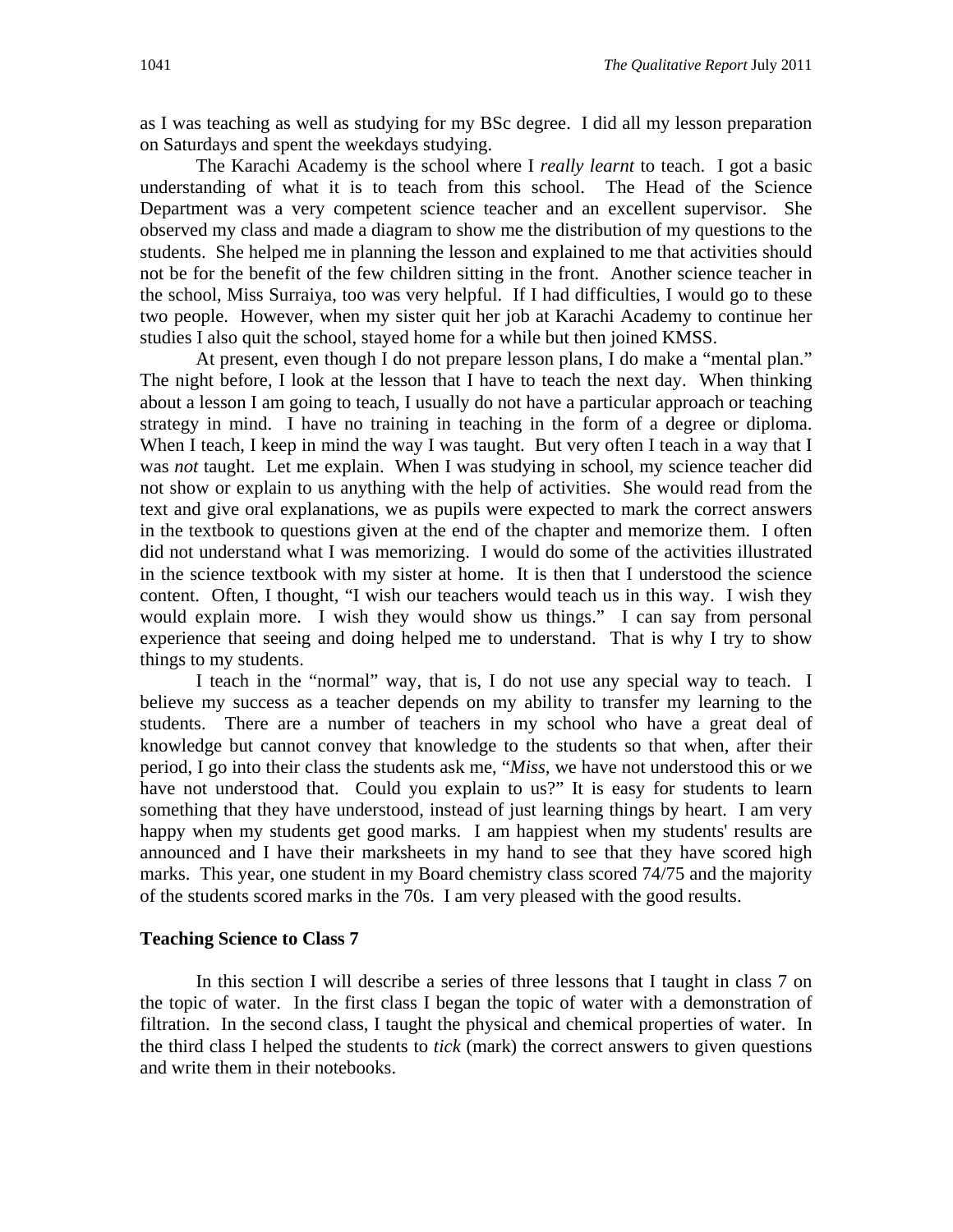**First lesson on the topic of water.** On my way to the classroom, I went to the laboratory to collect materials for my class. Just then I saw Zia, a student of my class. I asked him to fill the beaker with water and bring it to the class.

 As we entered the classroom, Hashim was ready to leave. He wanted to go and comb his hair because Sir Matthew, their class teacher, had made a "pony" (tail) with his long hair and tied it with a rubber band. This is a punishment that Sir Matthew uses to encourage boys to keep their hair short. Hashim had long hair which was sticking out from where the "pony" had been; he obviously needed to comb his hair so I let him go. But the students informed me that even Asad needed a ponytail made. He did indeed have hair as long (or even longer) than Hashim, but obviously he had escaped punishment. The other boys, especially Hashim's friends, resented this unfairness and were hoping I would take similar action with Asad. But I ignored the comment. I do not like to give harsh punishments to my students and that is one reason that I always have difficulty in managing my class. Boys need harsh punishments but I do not have the heart to do it.

 I wanted to get on with the topic at hand and as it was a new topic, I also wanted to make sure that everybody had their textbook, or at least had access to one. A number of students were without textbooks but I went about the class to make sure that each pair of students had a book to share.

 Everybody in the class was familiar with water. So I quickly elicited from the students the three forms of water, both in English and Urdu: ice, water, and steam. I reminded the students that in the chapter on light, I had done the molecular structure of solids, liquids, and gases with them. I asked the students to tell me the difference in molecular structure between the three forms of water. I wanted them to see the connection between molecular structure and the three forms of water.

 I told them that 75% of the Earth's surface is covered with water and the remaining 25% is land. I then listed the kinds of water and their purity. I told the students that sea water is most impure with 3.5% impurities, and then comes river water and well water, and the last, that is purest form of natural water, is rainwater. The students always feel comfortable with me to pipe in with a joke or two. In eliciting the kinds of water, some students said gripe water, a concoction very commonly used in Pakistan for colic in babies. This contribution was a source of great mirth to the class. I asked the question:

Munazza Sheikh (MS): Where do we get water from? Student<sub>1</sub>: From the house, pointing to the water bottle hanging on the chair brought from home. Student<sub>2</sub>: From the wall. Student<sub>3</sub>: From a tank (underground water storage tank).

I wanted the students to realize that water is almost never pure. If we took water samples from different sources such as seawater, rainwater, pond water, and tap water and allowed it to evaporate naturally, all would leave residues behind to show that they had impurities in them. As it is difficult to obtain clean water, I wanted to demonstrate to students how water is cleaned to make it safe for drinking. As I moved towards the apparatus, the students got excited. The boys started to talk all at the same time, though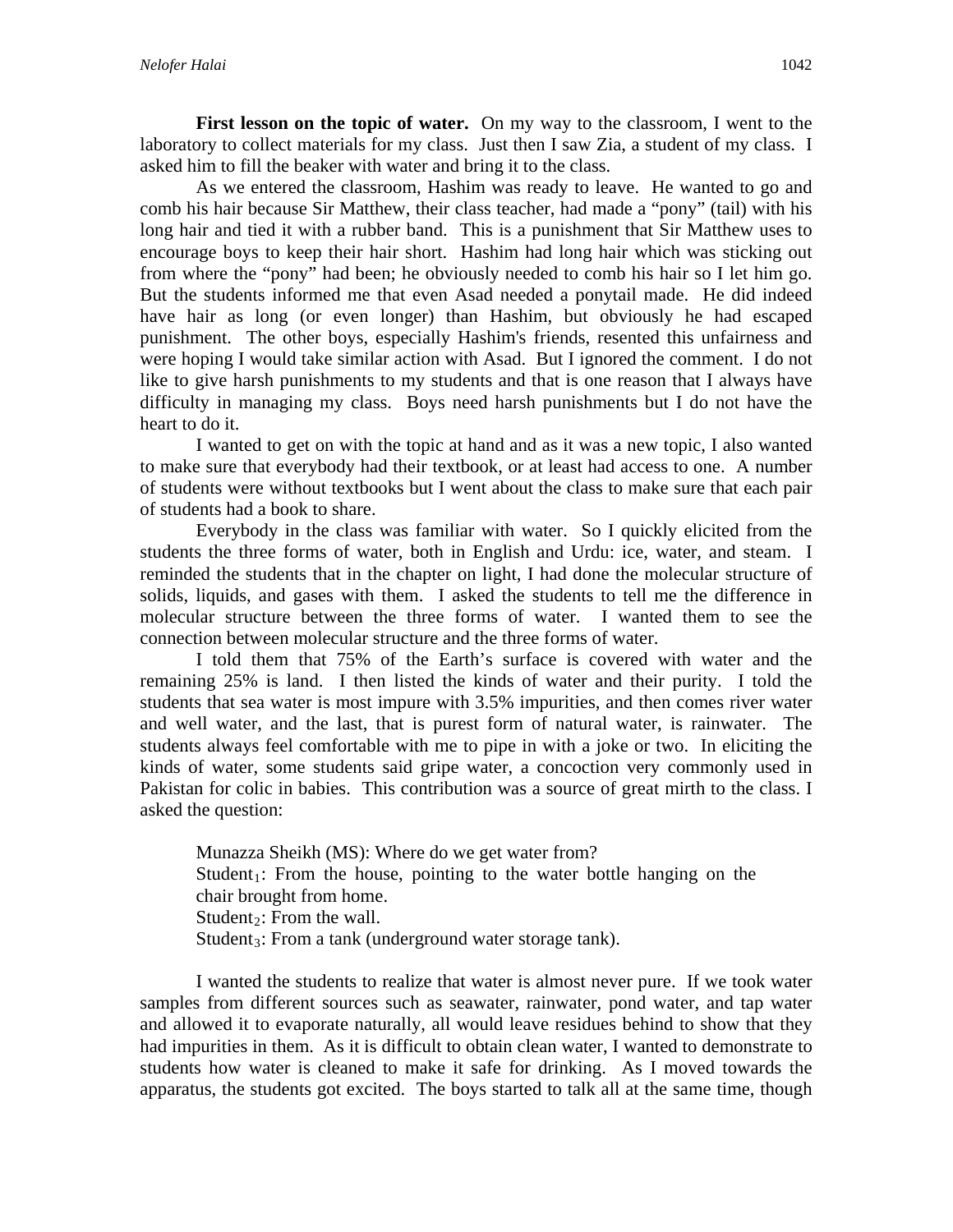the girls were very quiet. I worry about the girls in class 7. They are very quiet. They hardly ever participate in the class.

I want the students to think so I put the question to the class:

MS: How can water be made fit for drinking?

The students respond enthusiastically:

 $B_1$  (Boy): We boil water.  $B_2$ : We filter it.  $G_1$  (Girl): By boiling it. B3: Miss, *ubalnae* (boiling) *se*. B4: *Garam karna* (by heating). G2: *Chann-na* (passing water through a fine cloth).

 I accepted all the responses. Then I put the dust I had brought with me in the beaker of clear water. The dust settled down at the bottom. I looked around for the glass rod that I should have brought with me. Not seeing one, I borrowed a pencil from the girl in the first row. I used it to stir the dust into the water to make it into dirty water. I showed this beaker full of brown water to the class and asked how I could clean this water. Students again offered lots of responses:

 $B_5$ : Not with a funnel!  $B_6$ : With a machine.  $B_7$ : With a plant.

 Most probably he meant in a plant, but that was enough for the sense of humour of the class to surface.

 $B_8$ : A plant? You mean a fruit? A pineapple should do it!

 I told them that all of that was OK, but in real life we used a tank full of sand and *bajri* (pebbles). After the filtration through the sand and bajri, a calculated amount of chlorine is added to the reservoir of water. One part of chlorine to two million parts of water or something like that to make the water suitable for drinking. After this explanation, I started setting up the apparatus for filtration. I took out the filter paper from my handbag and held it high while I folded it appropriately so all the students could see it. Then I fitted the folded filter paper cone into the funnel and carefully poured the dirty water into the funnel.

 As soon as I reached this stage, the boys started to come close to the table. I kept sending them back. Many boys stood up at the back; I asked them repeatedly to sit down. Students complained that they could not see. I tried to shift the table in a way that would improve the visibility. This made other students complain loudly that they could not see. I wanted everybody to see so I raised the whole apparatus high up in my hand. That improved matters and almost all could see. But I could not keep holding it up in my hand for long. Some of the boys suggested that I could raise the apparatus by making a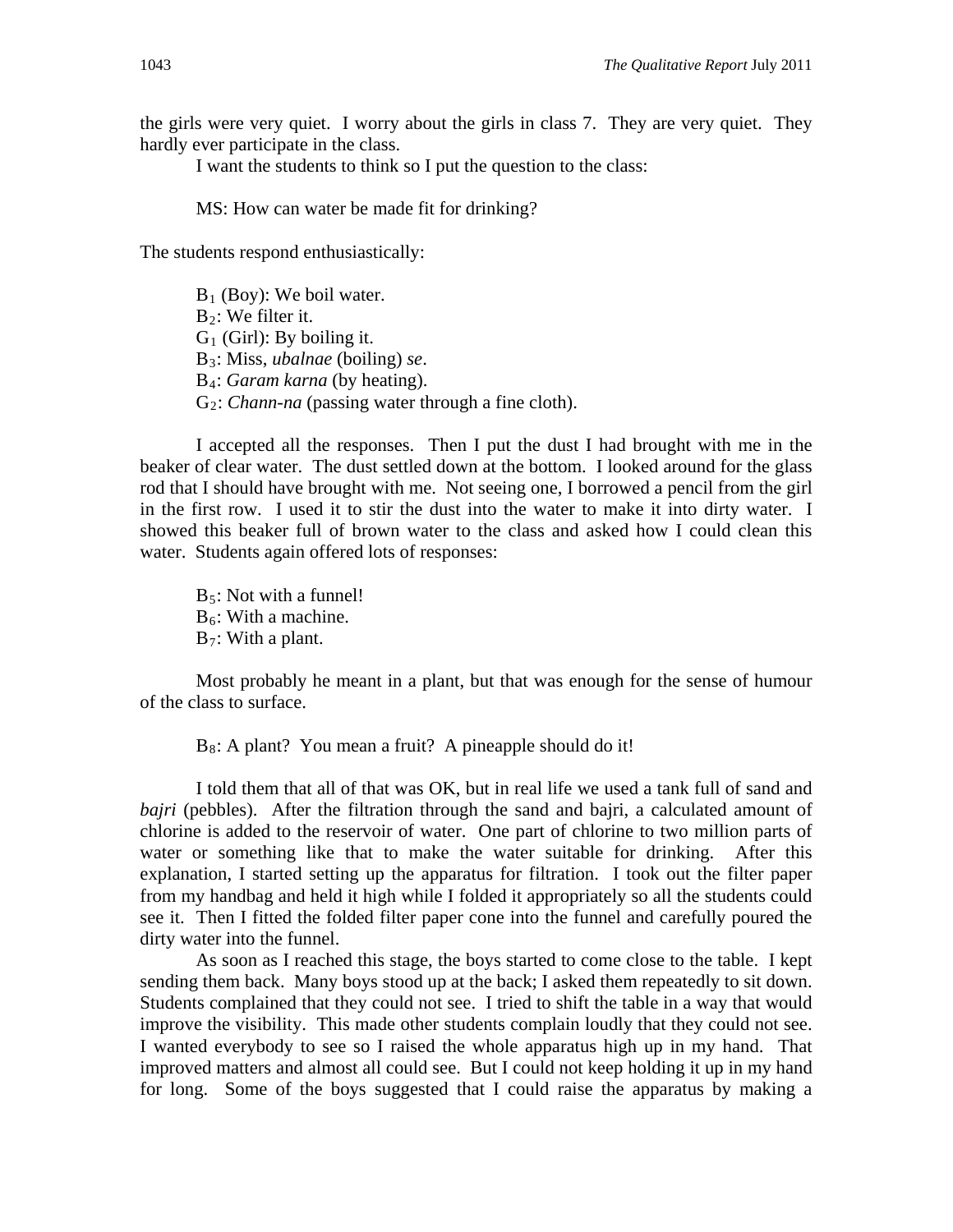platform with the help of student registers. I mentally rejected the idea as I would need a large number of registers and collecting them would take up a lot of the class time. I then left the filtration apparatus on the teacher's table in front of the class. I wish I had thought of this before so that I could have arranged for a stool on which to place the apparatus so that all could see it. Now it was too late to do anything. The boys are crowding around me and the science apparatus now, and if I leave the class to get the stool, they will certainly get into some mischief.

While the filtration process was taking place, I explained the words "residue" and "filtrate" to the class. I think it is important at this stage for students to know the vocabulary of science. As the filtration proceeded, I moved on to the topic of distillation and explained that this process needed a special condenser called the Liebig's Condenser. I showed it to the students by referring them to the second diagram on page 83 of their textbook. While I was explaining, some boys continued to focus their attention on the filtration process as clean water fell drop by drop into the flask. Notably among them were Hashim and Mukesh, who were standing near the teacher's desk. While I was explaining, Hashim put some chalk dust from the blackboard into the funnel. Some of this chalk dust fell into the flask and mingled with the clean filtered water. I did not realize at that time what was happening behind my back. The boys were not interested in the distillation process I was explaining; they were more interested in the filtration. Some others had seen the demonstration of filtration in class 6 and were not interested. A group of about 7 such boys were acting out at the back of the classroom. The class had become very noisy.

 After a few minutes, enough water had filtered into the flask for the students to see the difference between the original dirty water and the clean filtrate.

 $B_1$ : Now the water is clean.  $B_3$ : But it is a bit yellow. MS: It is a bit discoloured because Hashim put chalk in it. B4: Miss, should I drink and see what happens? MS: No. MS: What are the methods to make dirty water into something that we can drink? S: Filtration and chlorination. S: Distillation.  $B_1$ : Fertilization.  $B_2$ : Violation.

 As I said, this class has a sharp sense of humour and it takes very little for them to slip in a joke or two. Here the boys tried to see how many words with the ending  $-$ ation (and sound "shun") they could come up with. I glared at the offending boys and the others continued to respond appropriately to my question:

S: By boiling. S: Chann-na.

I then went to the next topic at hand, the water cycle. I asked a question: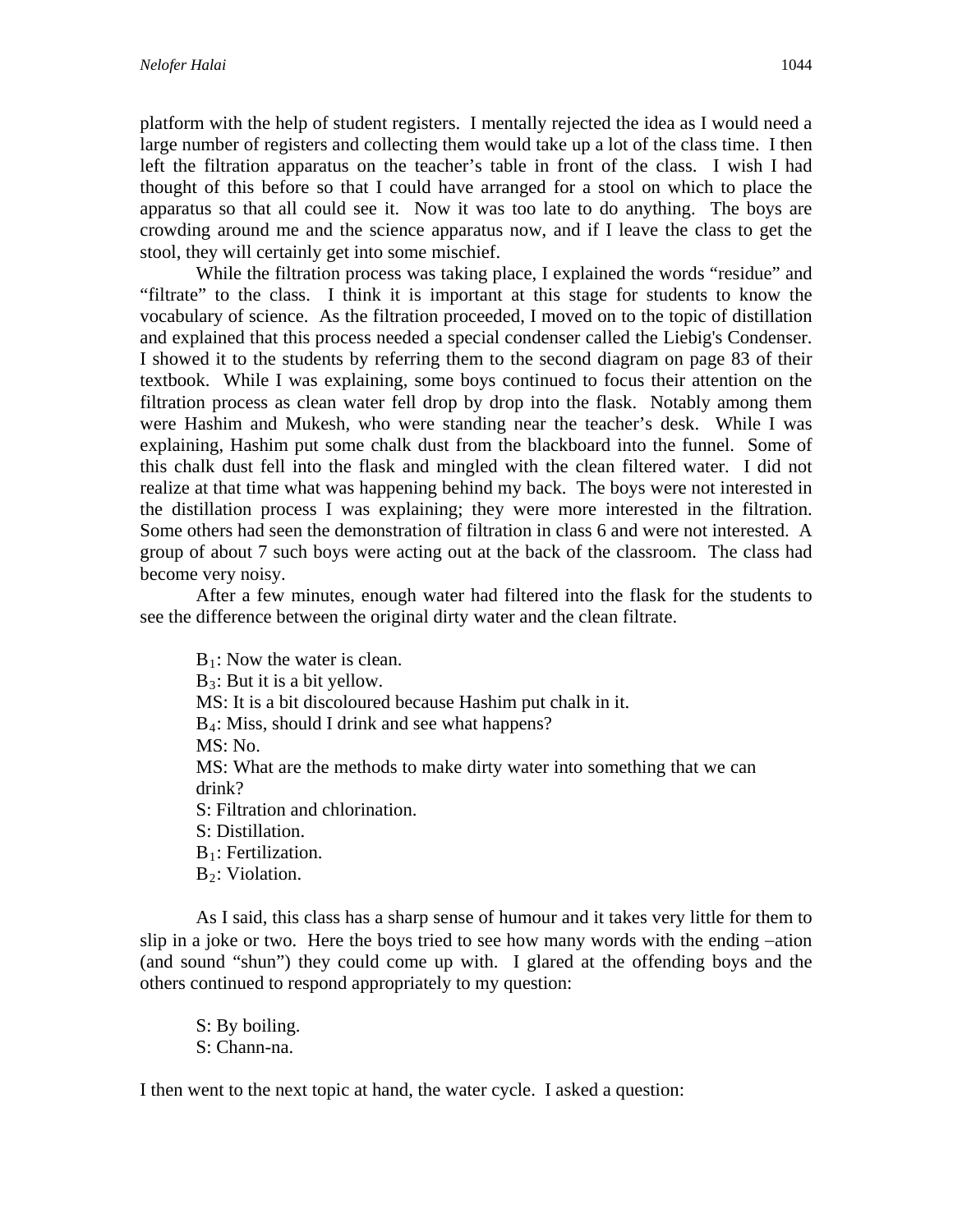MS: Why doesn't the water finish (evaporate)?

 Sajida (the girl in the front) gave a brief explanation of the water cycle in a very low tone of voice. I doubt if anybody could hear it and I was tempted to tell her to speak loudly but then changed my mind. I was thankful that Sajida was responding and if I had asked her to speak up she would have clammed up.

Mukesh: Miss, does water ride the bicycle?

 This was Mukesh trying to be funny about the cycle part of the water cycle process. Though I enjoy their sense of humour but I try to ignore their jokes in class. I saw that there was no time for any further work so I requested some students to help me put away the apparatus. The bell rang at 4:50 and it was the end of the class.

**Second lesson on the topic of water.** At the beginning of this class I spent some time briefly reviewing the previous work. And then posed the question:

MS: If we have a beaker of water, how can we be sure that it was water or some other liquid?

 I told the students that litmus paper could be used to test for water. I took out two books of blue and red litmus paper from my handbag. I showed them how to use the litmus paper as an indicator by dipping it into the liquid. I told them that if we dipped the blue litmus in the liquid there was no change. Then even if we dipped the red litmus paper there was no change either. That means the liquid is water. I told them there was another more accurate test for water using anhydrous copper sulphate. Even if a drop of water falls on this powder it turns blue. But since the school lab did not carry this chemical we used the litmus test.

 Zia said that the *Iodex* (a pain relieving balm) changes to blue. I was confused; where did Zia get the idea of Iodex? It was when I started the next activity using sodium metal that I realized that Zia had mentioned Iodex because I had brought the sodium metal to the classroom in a small empty bottle of Iodex.

 I then started to discuss the physical properties of water. I listed some of the important physical properties of water:

- The freezing point of water is zero degrees Celsius.
- The boiling point is one hundred degrees Celsius.
- It is a very good solvent and dissolves many things in itself.

 Then I moved on to the chemical properties of water. I first talked about the reaction between sodium and water. As is my practice, I took this opportunity to review the symbols, valences, and equations with them. I was glad to see that most of students knew the symbols and valences.

I further tested their previous knowledge by asking: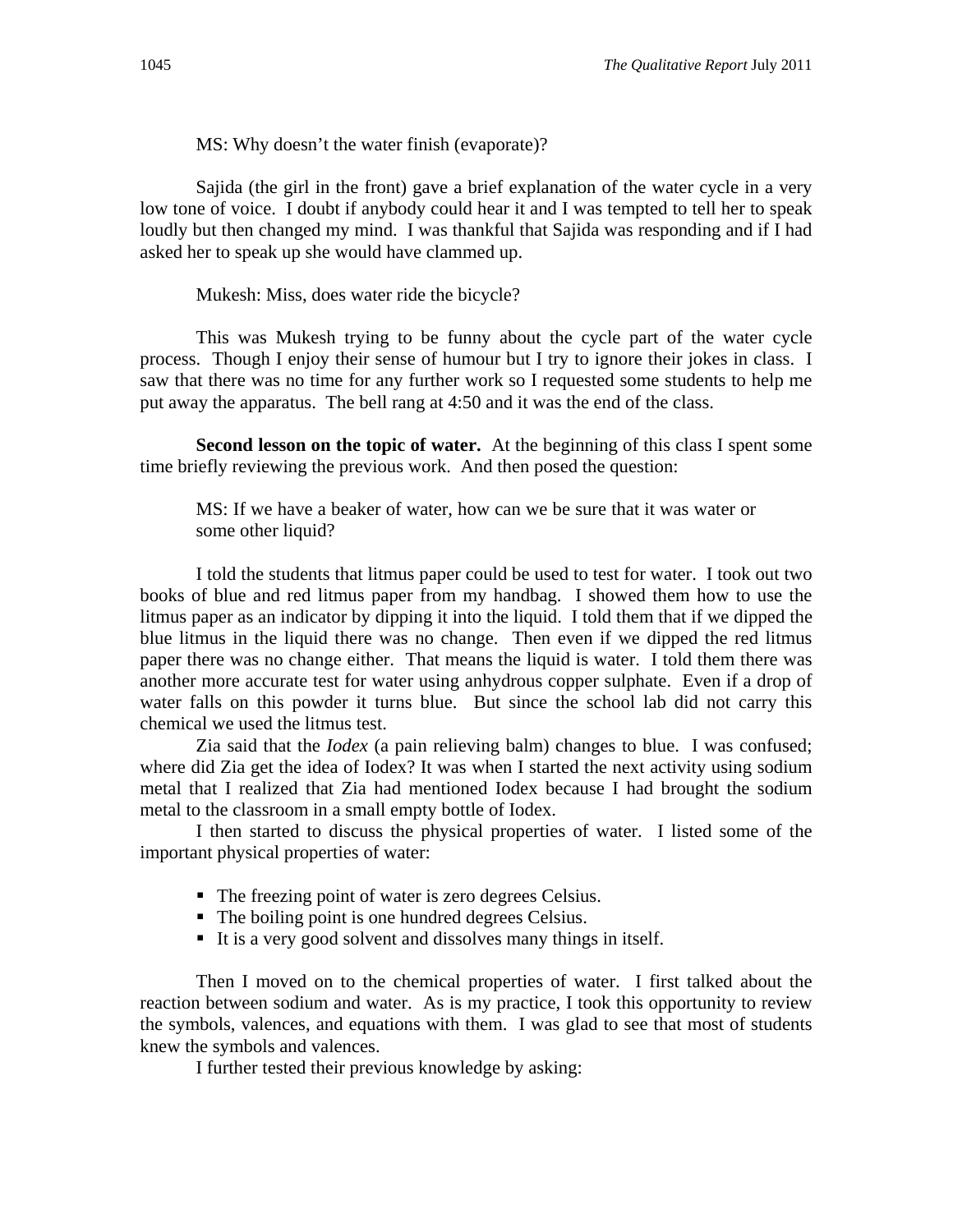MS: How can one tell the valence of an element if one knows the formula?

 The girl Sajida, sitting in the front, answered. I then explained the reaction of a metal such as sodium with water with the help of a chemical equation. I wrote on the blackboard:

 $2Na + 2H_2 O \rightarrow 2NaOH + H_2$ 

I asked the reason hydrogen was written as  $H_2$  rather than H. I then proceeded to demonstrate this reaction to the students in the class. I took out a small amount of sodium metal with the help of a pincers and put it in a beaker one-fourth full of water. There seemed to be some bubbling about. The students got very excited and I told them that I could see some gas being generated.

 I told them that if we put the red litmus paper in the liquid, it would turn blue and most students in a chorus finished my sentence by saying, "that if we put the blue paper in it, it would turn red." This is not what I had intended to say. The same solution could not do both  $-$  turn blue litmus red and red litmus blue. This meant that they had understood the change of colour but had not understood the significance of this change of colour. I stopped in my tracks and asked:

MS: Does the change in color take place whether you put the blue paper or the red paper in the liquid?

 I know that this is a crucial point and I stopped further instruction to clarify this point. I explained that a solution can change the colour of only one type of paper. If the solution is acidic, it will turn blue litmus red and if it is basic it will turn red litmus blue. But one solution cannot change the colour both ways.

 I then turned my attention to the sodium metal. If the blue paper turns red, then it means it is an acid. I then put the blue paper into the liquid and demonstrated that there was no change, so the substance formed by the reaction was not an acid. The girls at the far corner were not interested and were busy chatting.

 I then put a red litmus paper in the liquid, it was supposed to turn blue to show the presence of a base, but there was no change. I wondered what was wrong. This reaction usually took place easily. I put another piece of sodium with the pincer into the beaker, hoping it would jump-start the reaction. As soon as the boys got a hint that things were not going as they were supposed to, they surrounded the table so that the rest of the class could not see what was happening at the table at all.

 It appeared that the red litmus paper when dipped in the liquid did change colour. The change in colour was so slight that the students were not sure that there really was a change of colour.

 I asked the boys to go back to their seats. I gave them the example of the girls who never got out of their seats. I demonstrated the test again and this time showed it to the girls pointing out that the change of colour was not very perceptible due to the poor quality of the litmus paper.

After demonstrating the reaction of sodium metal with water, I was ready to discuss the reaction of other metals on water with the help of the general equation: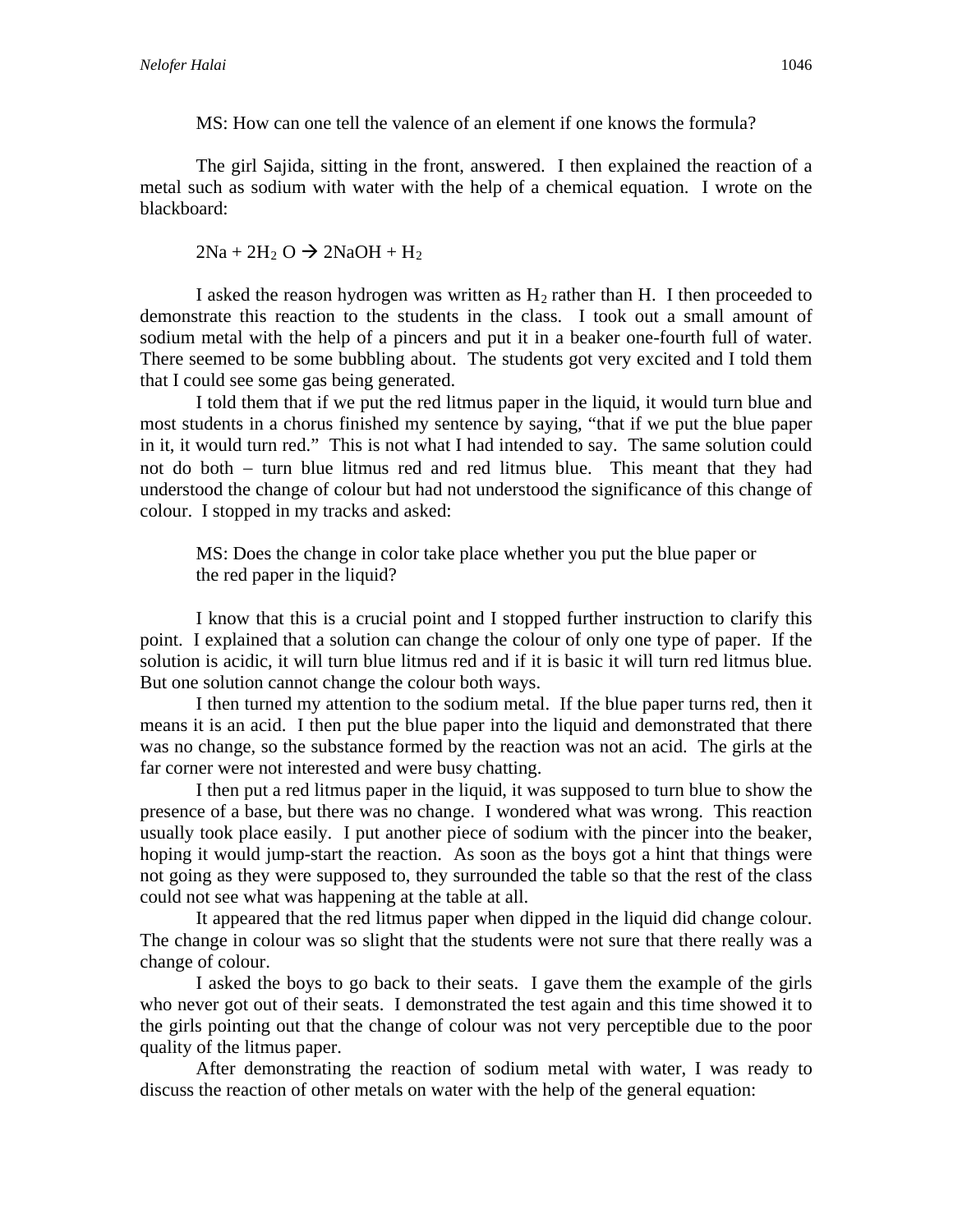Water + active metal  $\rightarrow$  Hydroxide + hydrogen gas

**Third lesson on the topic of water.** The next day as soon as I entered the class I noticed that Hashim who had the "pony tail" yesterday had had a haircut. I did not comment on it. I had to do the questions and answers on the blackboard. I usually require class 7 students to copy the questions in a rough copy and then later transfer it to their notebooks. I wrote the questions on the blackboard:

| Question. 1. Give the occurrence of water in nature.                          |
|-------------------------------------------------------------------------------|
| Question. 2. How many types of impurities are found in natural water?         |
| Question. 3. How many types of natural water are there? Explain each of them. |
| Question. 4. How would you show the presence of impurities in natural water?  |
| Question. 5. Explain water cycle.                                             |
| Question. 6. How many methods are there by which water can be purified?       |
| Question. 7. What are the properties of water?                                |
| Question. 8. What are the uses of water?                                      |
|                                                                               |

Once all the students had copied the questions, I started to tick mark the answers to the questions in their textbooks. I asked the students to open their books on page 81. The ticking of the answers proceeded without much disruption, though there was a lot of joking about the word cycle attached to water cycle.

 I had completed the lesson before time so I asked the students to write the questions and their answers in their notebooks. Most of the students ignored this request and talked among themselves. Only a few did the work suggested. I was tired and sat down in the chair to rest a few minutes before the bell rang. I asked the students to learn questions one through four for their homework.

#### **My Family Life**

 By the time the school ends the sun is ready to set and both my sister and I are keen to get home. It takes us over an hour to reach our home in North Karachi. I say my prayers and eat dinner with my family. At dinner everyday for the last seven years we say a small prayer for my brother Aftab, who died suddenly. After that I watch some TV. Then I open my books either to study for my Masters or to prepare my lessons for the next day.

We are eight sisters and one brother who belong to the *Mohajir* community. My grandparents migrated to Pakistan from Allahabad, India, in 1947. We actually had two brothers, but as mentioned above I lost my brother Aftab at a very young age. He had just completed Interscience and was ready to go to an engineering university. He and I were sitting together completing the forms needed for application to the university. I left the room for a few minutes to go to the bathroom. On my return I saw him lying face downwards. That was the last that I saw him alive. This traumatic event has left a lasting impression on all of us siblings. I have been particularly affected as I was the one with him during his last moments and I used to share a room with him. He was very intelligent and would have made a very competent engineer.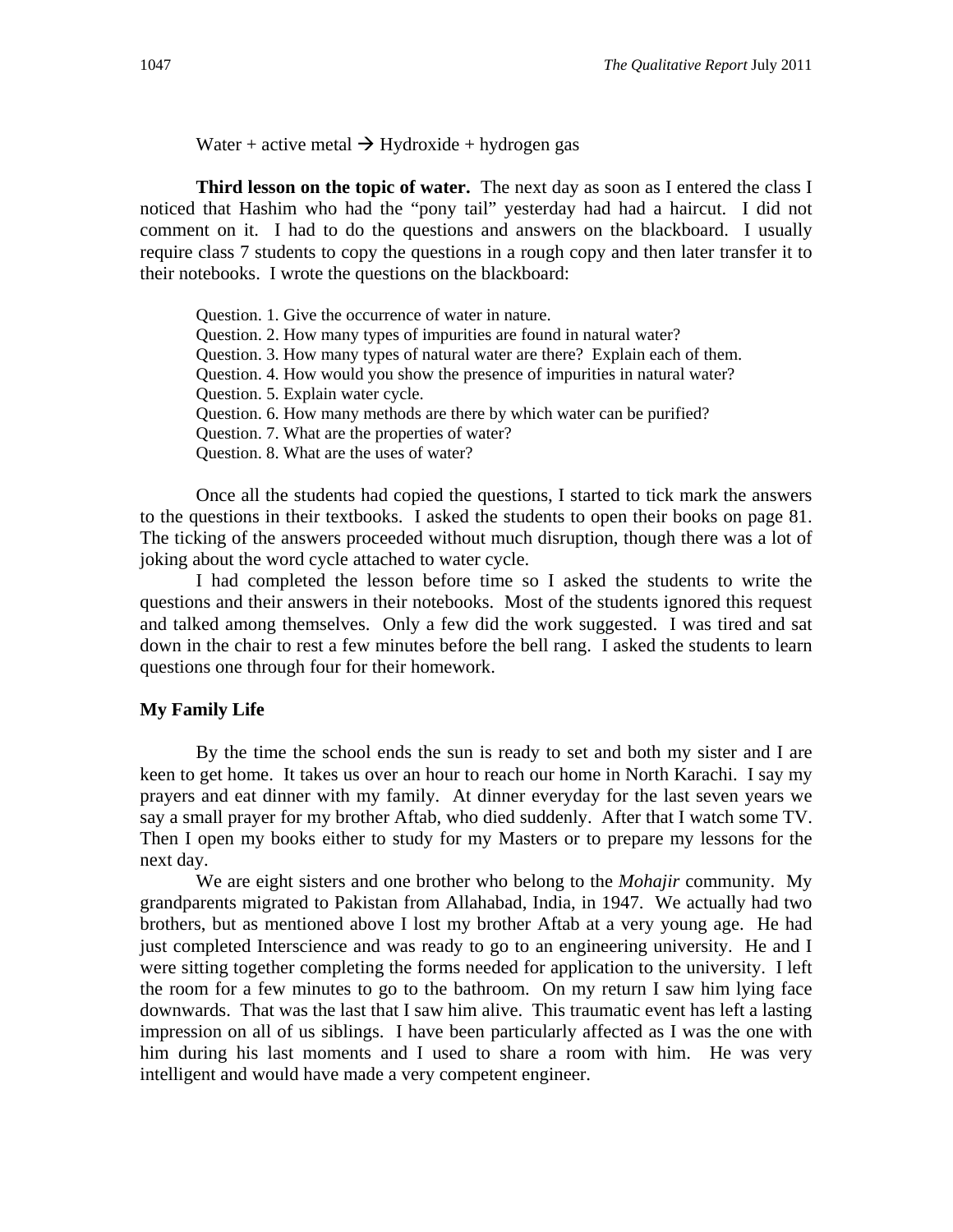Now when I look at the students in my class, particularly boys, I want to make sure that they study and do well in their exams. I see my role as teacher not only to complete the curriculum but to teach in such a way that students get good marks. That will enable them to get admissions to professional institutions and they will be able to make something of their lives. My own example is there.

#### **Munazza's Teaching Practice – Biographical Echoes**

The brief portrayals of Munazza's life, in and outside the classroom, help us to understand the manner in which personal life experiences influence her decision-making in teaching.

#### **Caught Between Two World Views**

My interviews and observations showed a pattern. She calls these patterns her normal way of teaching. A recurring pattern that can be seen in her teaching is a not-sosubtle shift from a demonstration-based science teaching to the recitation method. By recitation method I mean a teaching technique where the teacher explains a topic dictates answers to selected questions for the students to copy into their notebooks and learn for later regurgitation. It is after an innovative demonstration-based science teaching that she switches to the recitation method of teaching with which she was exposed while studying in school. To make sure that the students know the answer to the preselected questions, she dictates the correct answers to the questions. She assigns homework at the end of the period, which is usually in the form of learning the answers dictated and completing their notebooks. Assessment consists of checking that the students can reproduce the correct answer, which is usually undertaken either orally or in the form of written tests.

This rather abrupt shift is due at least in part to her own experience of science learning in the school. She experienced and learnt through the recitation method; hence she continues to feel comfortable in using it. During the interviews she alluded to specific teaching strategies that she drew directly from her experiences as a student in the classroom. If this method worked for her, she has a good reason to believe that it will work for her students who are working within a similar system. Another reason for switching back to the tried and tested recitation method is that the students and parents are socialized into thinking that the real work of the school resides in the written work in the students' notebooks. Munazza and at least two other science teachers of KMSS told me that when they do activities with the students, the parents and many students themselves believe that no work of value has been done in class. In my experience this view is not idiosyncratic to the students and parents of KMSS, but is also reflected by students and parents of other schools in Karachi.

 Miss Samina, an experienced science teacher of KMSS, told me that when she conducted activities in her class, parents complained that teachers "spend a lot of time in play and do not teach." However, both Munazza and Miss Samina were insightful enough to realize why this was so. Tapping at one of the student notebooks on the table, Miss Samina said, "If our exams are composed of questions from this notebook then naturally the students and parents think that other activities are not important." Another reason for the shift to the recitation method is her need to cover the syllabus and remain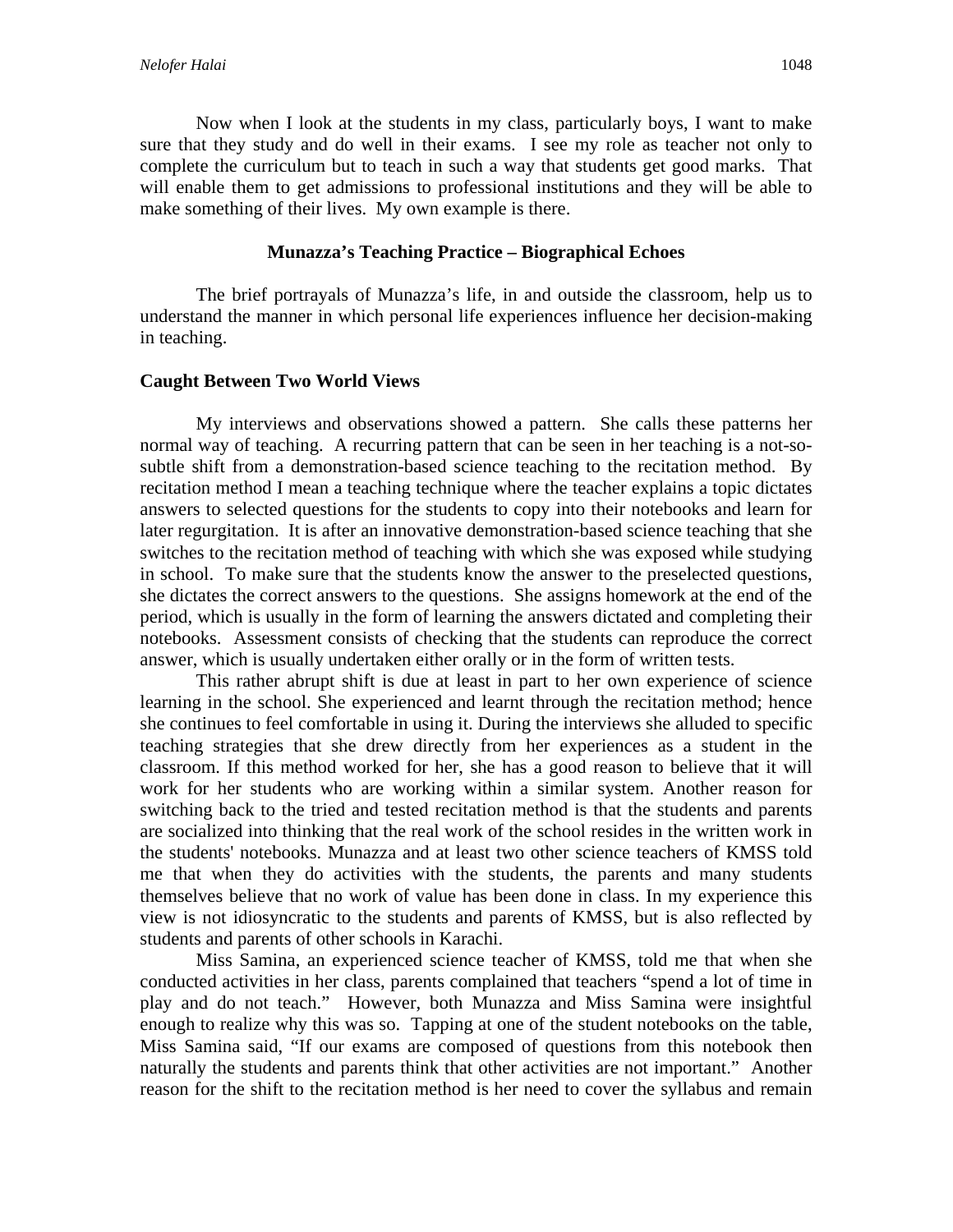synchronized with other sections of the same class. In my conversations with the science teachers of the school, all of them laid strong emphasis on covering the syllabus. That meant completing the required topics to teach and ensuring that the students had copied the answers to a given number of previously determined questions into their notebooks before the start of the term exams. Munazza's determination to bring activities into her classroom was particularly laudable as the three term exams and one final exam, with its accompanying preparation and correction time, took up a large amount of time during the school year.

#### **Class Demonstrations Teaching the Way She was NOT Taught**

Munazza starts the lesson by reviewing the previous work. Sometimes she uses the session to elicit information about the topic to be taught; in the lesson on water, for example, she used the first ten minutes of the class to elicit the three states of water and their properties from the students. In most cases she uses the time for a simple review of the important parts of the previous day's lesson. Then she starts to explain the basic elements of the topic using lecture method often turning to write important points on the blackboard. When she feels that a sufficient knowledge base has been acquired by the students to understand the activity, she conducts a simple demonstration at the teacher's desk in front of the classroom to illustrate the concept being taught. In the lesson on Excretory System in class 8, she brought a sheep's kidney to show the students an example of a mammalian kidney.

In class 7 she illustrated one of the methods of making water fit for drinking by demonstrating filtration in class. Despite the class management problems, the demonstration enabled the students to see the process being studied. In another lesson, she brought a preserved specimen of a frog to illustrate the different bodily systems and point out their similarity with, or differences from, the human body. While teaching the classification of animals into vertebrates and invertebrates, she demonstrated the concepts by bringing in preserved specimens of different species to the class.

She uses science activities for illustration of concepts that she has taught or is going to teach, in the latter case they serve as advanced organizers for the lesson to come. It is basically a means of communicating to her students the facts of science. According to Munazza, if she tells students that the mammalian kidney is bean-shaped it is not going to register in their minds as much as if they actually see and handle a sample. This aspect of her teaching routine is in stark contrast to her own experience of learning science in school. Her experience was not positive. She yearned for teachers to show her what they were teaching about. She wanted to see, smell, and hear about science. When that was not forthcoming, she took to doing the science activities illustrated in her book with her siblings.

Munazza's need to "see it for herself" is now reflected in her teaching methods. She wants the students to have concrete visual experiences  $-$  to see things happen  $-$  and to have the kind of experiences that she yearned for when she was a student. Even her selection of the kind of demonstrations to conduct in class further illustrates this desire. For example, in order to depict the reaction of metals with water, she chose the reaction of sodium metal with water. Water reacts with other metals slowly or not at all, but with Alkali metals, such as sodium, it reacts violently and visibly to form sodium hydroxide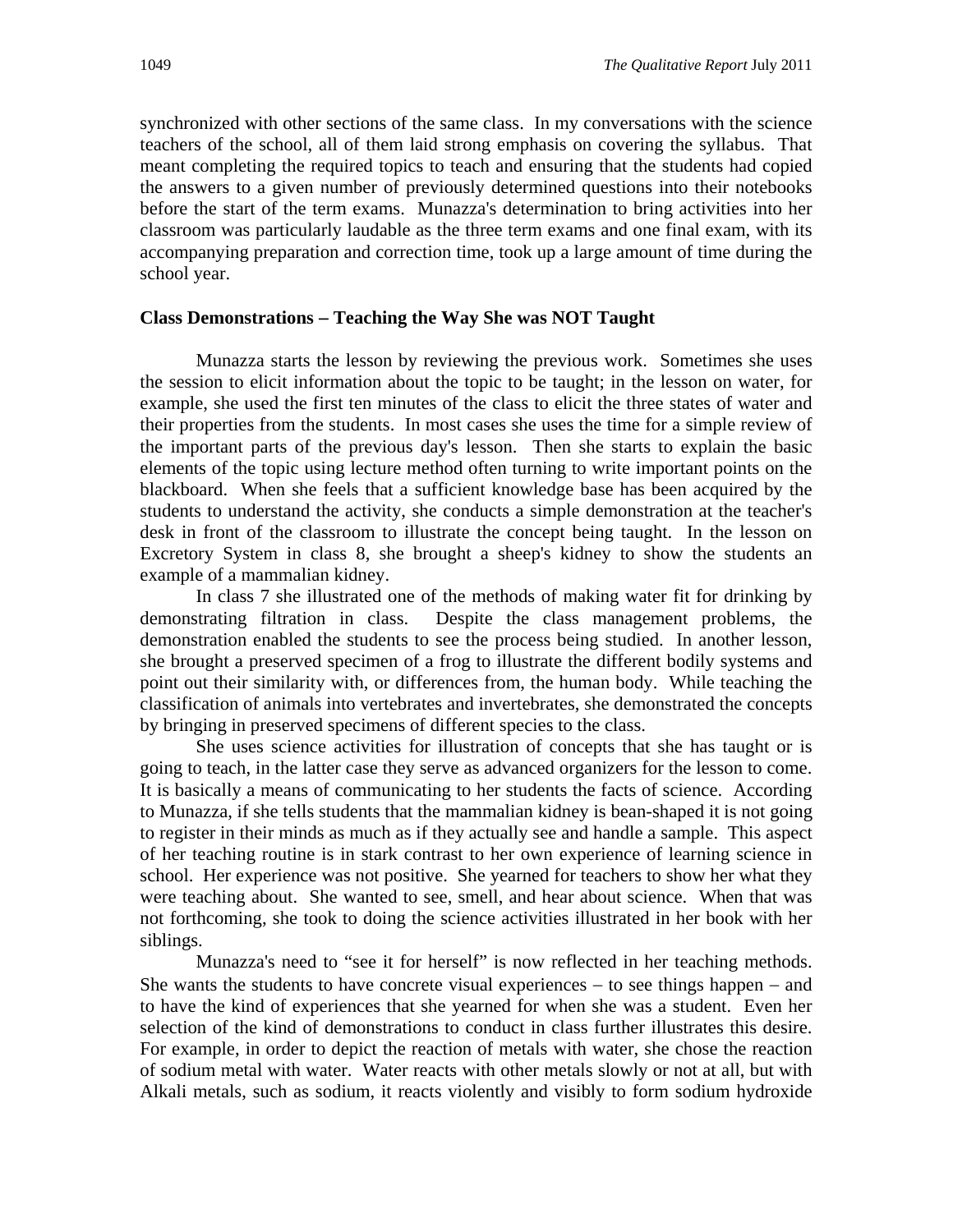and hydrogen. Hydrogen catches fire and burns with a blue flame on top of the surface of water adding a dramatic touch to the demonstration, though it did not work as expected. She continually tries to teach the way she had wanted to be taught but was not.

### **Strategizing for Success in the Board Exam**

I also observed a few lessons where Munazza was teaching chemistry to class 9, a Board class. I concluded from these observations that both Munazza and her students knew that this was a "game" that they had to play to beat the system that expected them to memorize the answers to a list of questions. The most economical way to win this game was to learn the answers to selected questions that had a greater likelihood of inclusion in the Board Exams. Since the setting of the paper follows a set blueprint, it is considered fair to guess and to prepare the students thoroughly for the expected questions. Teaching to the test is not new and it is practiced everywhere, but here it seemed to dominate the lesson planning completely. The reasons for these practices are not hard to find - there is enormous pressure on the schools from parents to ensure that students obtain high scores. High scores will increase the chances of the students to get admission into the few good colleges in Karachi. Competition is intense. Students themselves want to get good scores because their future is at stake. Hence schools, teachers, and students do not allow anybody to interfere with this goal.

For Munazza, the disadvantage of not obtaining sufficiently high scores is a lived experience. She felt dreadful when a difference of a few marks, rendered her ineligible for admission to a medical school in Karachi. Hence, she understands the dilemma of the students and does her best to see that students get high scores. If the Board Exams dominate and affect the teaching in the Board classes, it might be easier to accept and even condone the practice. However, the Board system of exams carries at least two other grades in its wake: grade 7 and grade 8.

In an effort to see that students get the highest scores possible, at KMSS and many other private schools, the syllabus of classes 7 and 8 is enriched with topics that belong to the class 9 and 10 Board science curriculum. I have called this practice "teaching science to classes 7 and 8 with an eye to class 9 and 10." This practice in my view gives rise to a number of issues: (a) students are exposed to concepts and ideas for which a sufficiently strong foundation has not been built, (b) students are burdened with additional topics in an already heavy curriculum, and (c) the students who will not "get" science in grades 9 have to study content which is not a part of the official curriculum. However, this practice is not only entrenched at KMSS, but in other schools in and outside of Pakistan (Kanu, 1996; Tan, 1991).

### **Class Management**

Munazza has difficulty in managing her class. She is well aware of her weakness and it is one of the first elements of her teaching that she discussed with me. During my first interview with Munazza, she told me that she was concerned that her classes were very noisy. She wanted me to help her to improve her ability to manage and control the students in her classes, particularly in one section of class 8, which in her view was full of low-ability boys. During my observation of her classroom it became clear that she was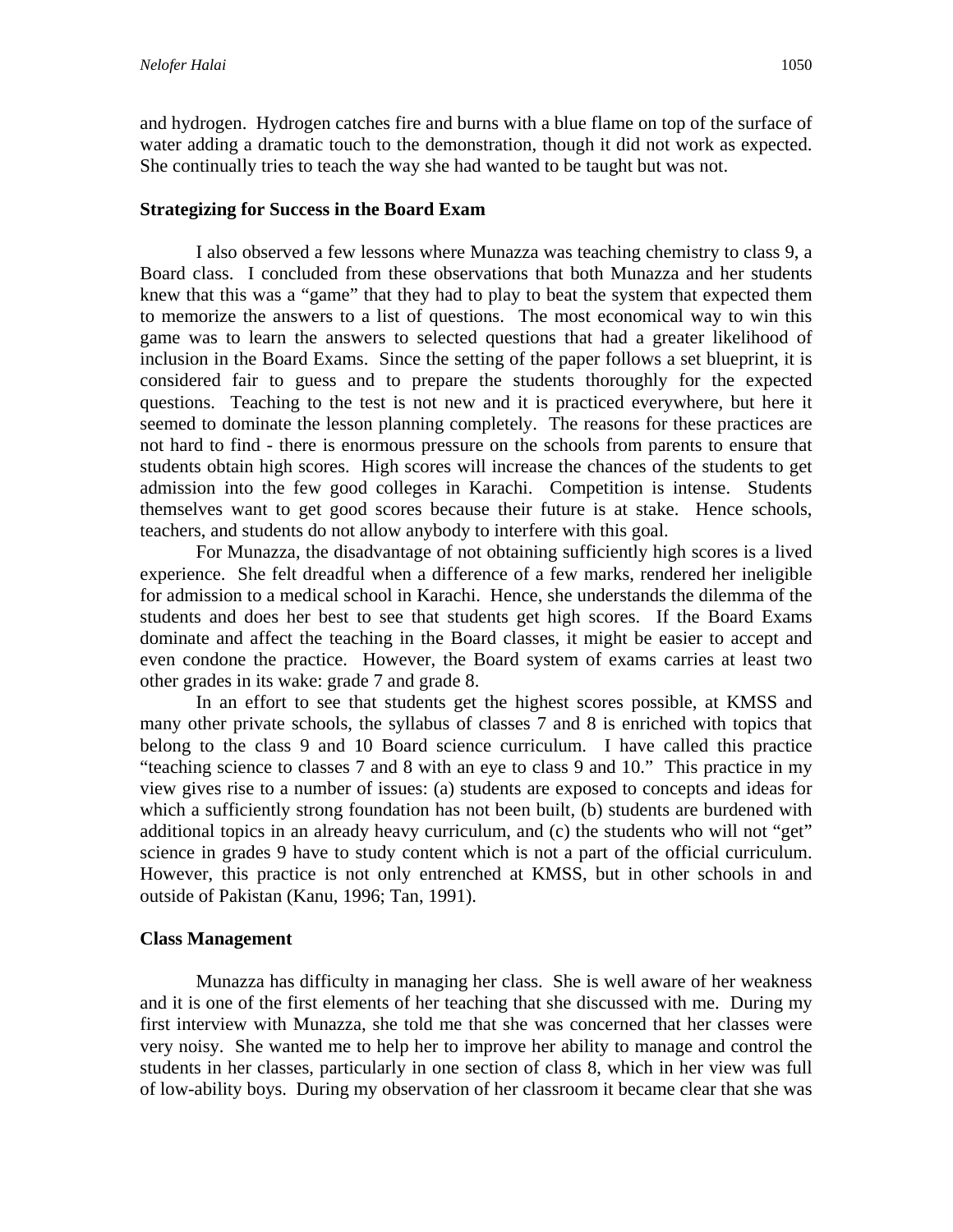correct about her own analysis; the noise and out of seat behaviour was a great challenge for her to tackle.

 After a few days in the class, I discerned a pattern to the misbehaviour of the students. I used Doyle's (1986) definition of order: "Order in a classroom simply means that within acceptable limits, the students are following the program of action necessary for a particular classroom event to be realized in the situation" (p. 396). This allowed me to construe misbehaviour as any action that disrupted the order in the class and threatened the learning of other students. Allowing for the fact that order is contextual in nature and depends on the action taking place in the class, I was able to categorize student behaviour in Munazza's class into six large and crude categories. All of these behaviours were exhibited while instruction was taking place:

- (a) Loitering behaviour where students walk about the classroom with the intention of changing seats, pass a message, or just to walk about.
- (b) Not doing seatwork and distracting others who were thus engaged.
- (c) Fooling around, such as playing "catch" with pencil cases, playing with small objects as a key-chain.
- (d) Doing school work other than that taking place in the class.
- (e) Surrounding the teacher's desk during a demonstration and handling the equipment when asked not to do so.
- (f) Talking to each other or commenting on the class process out of turn.

At times it seemed that the misbehaviour in the classroom had become "invisible" to Munazza; and at other times, she appeared to be very frustrated because a great deal of class time and her energy was spent in settling down the students. She attributed student misbehaviour to her inability to use the more draconian forms of discipline that the other teachers used. But mostly she saw the problems in terms of factors external to herself. She attributed the class management issues she faced to the fact that the majority of her class were boys. She said, "In an all girls classroom order and discipline must be nonissues. But I have always taught boys sections so I always have had to deal with these difficulties." She also attributed the lack of discipline in her class to the lack of motivation and interest in science due to the low ability of students.

She specifically refers to the three or four older boys who do not want to study and hence have failed most classes at least once, and are now much older than the average student in the classroom. There is some support for Munazza's beliefs in research findings. For example, Levin, Libman and Amiad (1980) found that high achieving students were actively engaged in the class twice as much as low achievers. And the same study shows that low achievers were engaged in misbehaviour almost three times as much as high achievers. Another study by Metz (1978) observed high and lowability classes taught by the same teacher. The misbehaviour in the low-ability class was public, disruptive and order was difficult to restore.

Science as a subject carries high status (Spender & Sarah, 1988; Young, 1976). This affects both the teachers who teach this subject and the students who study it. This is not a novel idea. Munazza draws a great deal of prestige from her position as a science teacher and prefers to teach the more 'able' students. She also gets a lot of acclaim and praise for the high rate of student success in the Board exams, which is taken as a sign of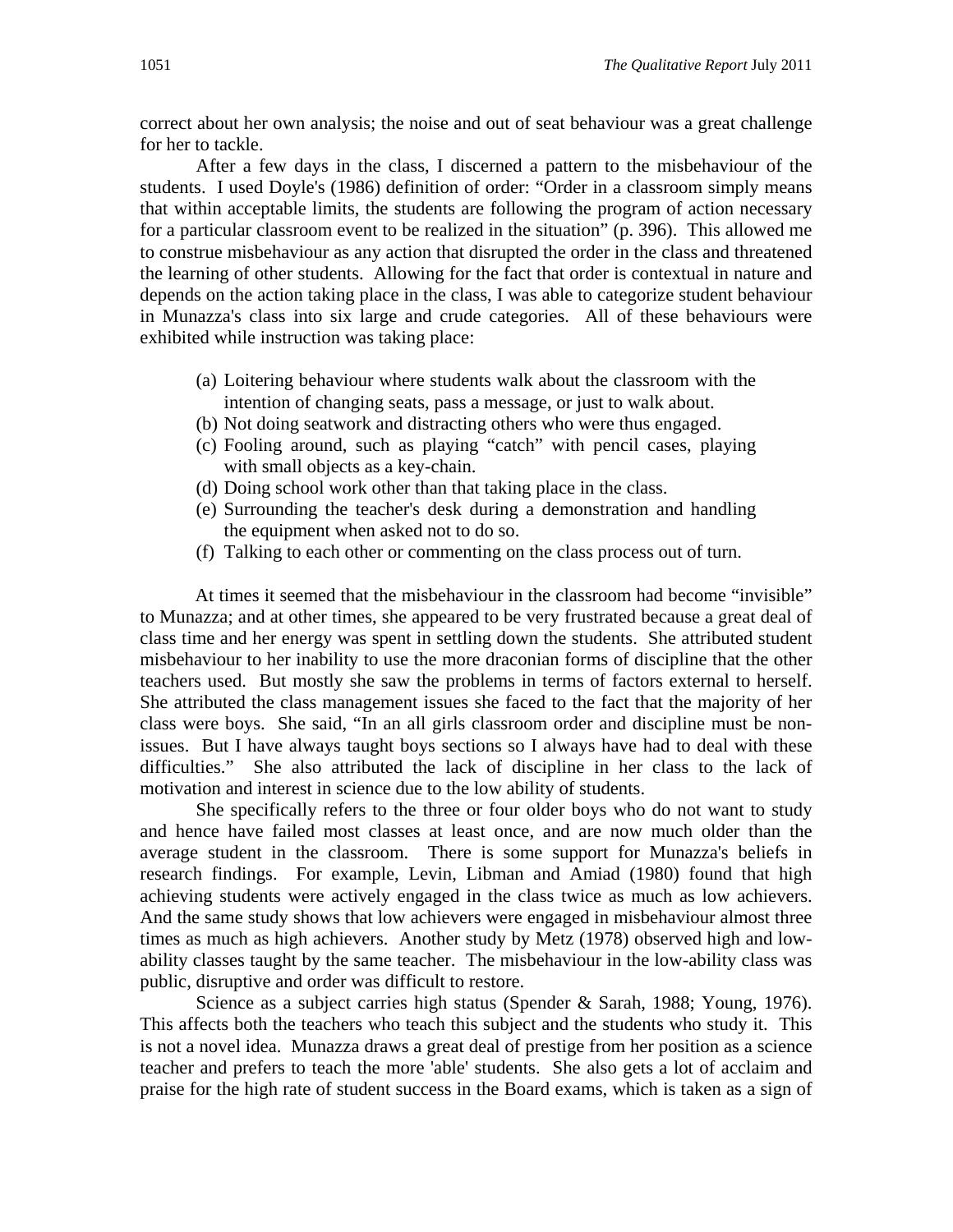her competence. But the school believes that all students cannot take up science as a career and hence a system of selection and separation of those who can study the high status subject from those who cannot. In Pakistan, all students study General Science up to class 8. After that they have the option to take science, commerce, arts or home economics. Sometimes students choose not to study science, but for the majority of the students the decision is made for them based on science, mathematics and English marks in the class 8 final exams. The students who act out most in Munazza's class are those who know that they will not "get" science in class 9. Munazza sees it as evidence that the low ability students do not want to study science. I think both factors are at work. The system of tracking is certainly not responsible for Munazza's class management problems but I do believe it is a contributing factor.

Since Munazza had requested support to help her to manage her students better, I looked for opportunities where I could offer some suggestions. I felt that Munazza was reticent to accept help because it entailed taking out time from her already hectic pace and schedule. The pressure to complete the syllabus, to prepare students for the four exams in the year was relentless. Lack of time was exacerbated by the fact that KMSS is an afternoon school. Coming early or staying late to work with was not feasible. However, it seemed to me that it was much more of a "personality issue" than a matter of giving some "tips of survival" to Munazza. To be able to handle her classes better she might have to rethink her conception of care and control.

Tensions between care and control are endemic to teaching. For Munazza care for students is one of the central aims of teaching but teachers also need to deploy their legitimate authority to control the learning environment (Mclaughlin, 1991). In contrast to much research literature, where the findings indicate that the need to control overrides the need to care (Goodman, 1985; Tabacbnick & Zeichner, 1984), in Munazza's case the opposite appears to be true. Her need to care has overcome her need to control the class. Yet she cannot ignore the need to exercise her authority over the students. Authority is essentially power (Giddens, 1979), but Munazza hesitates, or perhaps does not know how to use this power in a way that satisfies her need to care. So she has partially "given over" the authority in her classroom to the Principal Madam or the class teacher by threatening to send students to them if they misbehaved.

 Munazza believes that students are not scared of her and that is why they misbehave in class. She thinks she could gain control of the class only if she used the rod on them or behaved in a way that the students were always afraid of her. But if she did that she would not be a caring teacher. Munazza does not appreciate that "control and caring are not opposing terms; but the form of control is transformed by the presence of care" (Bowers & Flinders, 1990, p. 15). Hence, I was at a loss to help her with her class management mainly because of the tension Munazza felt between caring and control. She has to find the right balance between her desire to care for the students and her need to control them. She did not need class management tips from me, she gets plenty of that from her sister who also taught in the same schools – she needs to think and reflect on her conceptions of care and control. I think that the discussion during the interviews had started to make her think about her class management skills and the part she played in it. Retrospectively, I think that I could have been more proactive in encouraging her to reflect and reconceptualize her ideas on management and control.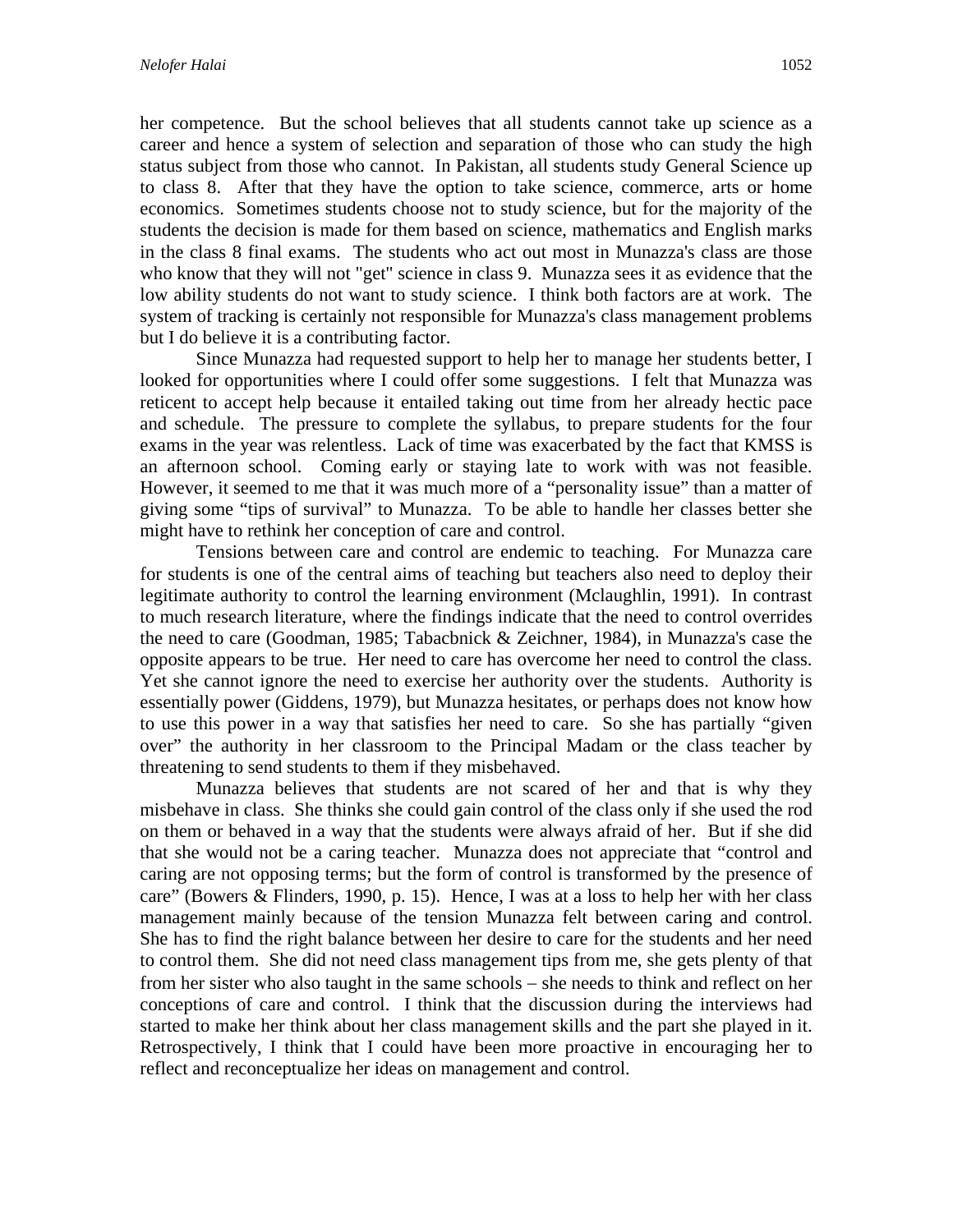#### **Understanding Comes Slowly and in Stages**

During the interviews it became clear that Munazza separated learning into two forms: memorization and understanding. She knew that her methods of teaching encouraged memorization but she believed that understanding would come, albeit slowly. She knew that during her teaching only a small percentage of the class understood the science concept, while most of them just memorized the text. However, she believes that as they proceed with their studies, they would slowly understand more of the science.

Let me take the specific example of the language of chemistry. The class 7 and 8 curricula does not require the teaching of the language of chemistry and the science textbooks in use at KMSS do not use symbols and equations to denote chemical reactions. For instance, the combination of carbon with oxygen to form carbon dioxide gas is represented as:

#### $\text{Carbon} + \text{Oxygen} \rightarrow \text{Carbon Dioxide}$

 But Munazza and all the science teachers in the school expect the students to write it in the form:

 $C + O<sub>2</sub> \rightarrow CO<sub>2</sub>$ 

 She teaches balancing of equations to class 7 and expects students to have memorized the symbols and valences of elements and radicals from a photocopied sheet provided. Further, she also expects them to know (or remember) that oxygen (and other gases) is usually in a diatomic state. She also teaches them to differentiate between the different kinds of chemical reactions: synthesis, decomposition, and double decomposition. All of this is expected of the students without the concept that equations are expressions of molar quantities being taught. It is taught more than a year later, in class 9. I want to stress that this is a typical manner of teaching the language of chemistry and not idiosyncratic to Munazza or KMSS or Pakistan.

 Munazza has been able to justify this practice in her own mind by separating the goals of learning science as both short-term and long-term. The short-term goal of learning science is to learn the answers by rote, pass exams, and get good scores; the long-term goal is understanding. Understanding will come to those who take up the study of science in the higher classes. She explained to me that:

I was very interested in science activities from a young age. Any activity that I read in the textbook, for instance about the bending of a pencil when dipped in a glass of water, I would do at home to see what would happen. Why did it bend? I would do most of these activities with my sisters, Maryam and Nadia. Usually our textbook had pictures illustrating the activity and a method on how to do it. We followed the instructions closely and tried to see what happened. The "reason" for why such and such happened was usually given in the textbook, but very often we did not understand these explanations. It was much later, when I went to first year and second year of college that I realized that what we had observed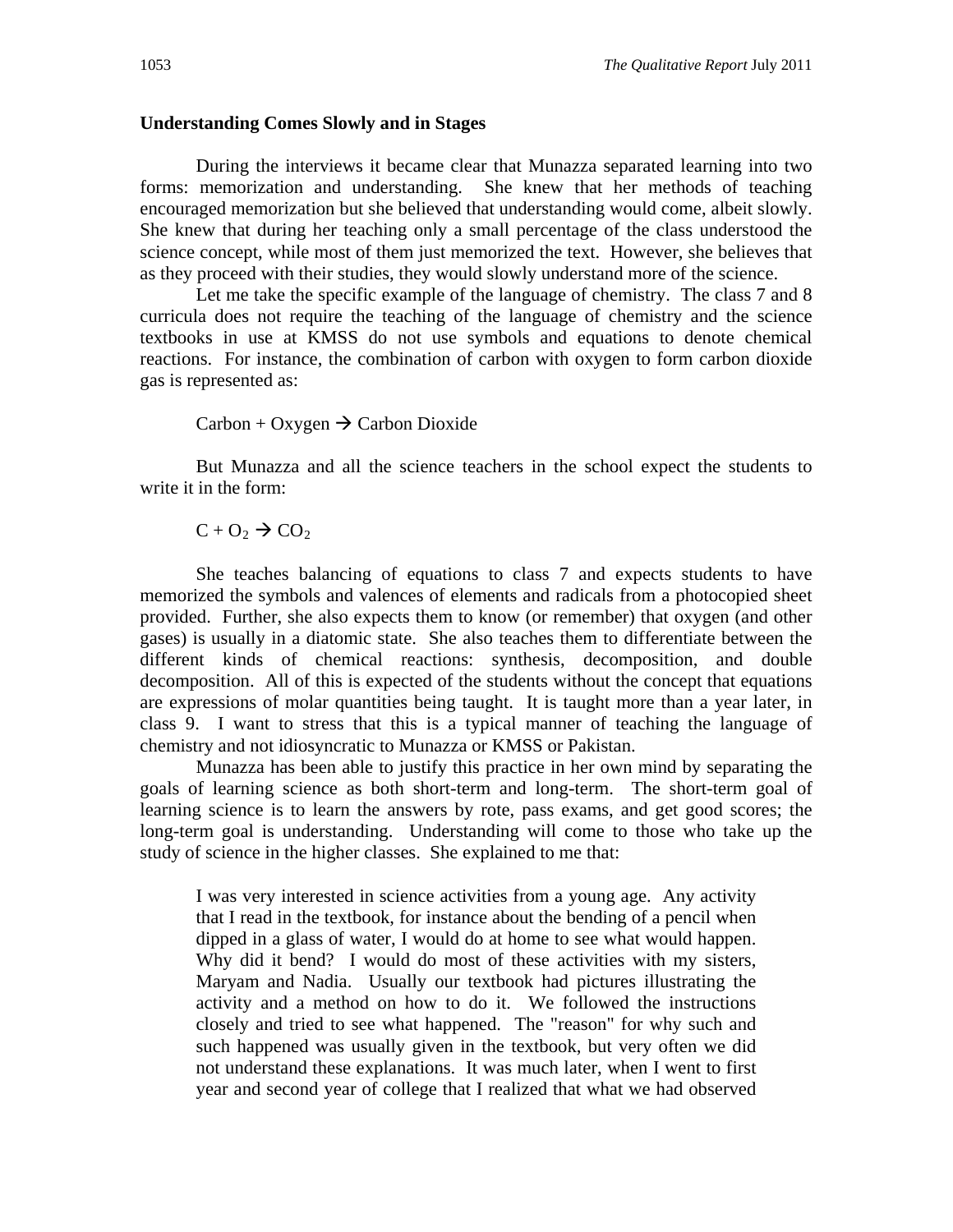(referring to the bending of the pencil) was refraction. This was true for a lot of science that we did in school. I understood the concepts much later. (Interview # 3 with Munazza)

Understanding of science concepts also comes through teaching them. Munazza said, "Each time I plan to teach a lesson I learn something new." She also said she enjoys the learning aspect of teaching science and said that she has understood far more science since the time she has started to teach it. As a student, her learning depended on the questions that the teacher wanted her to learn, but as a teacher she has to know everything about a topic to be able to teach it well. She always tries to be a few steps ahead of her students and prepares the content thoroughly using books that belong to her siblings who are studying in college and university.

## **Munazza's Teaching Practice – Societal Influence**

 The data shows that Munazza's teaching while powerfully influenced by her personal life experiences is also influenced by society. It could not be otherwise as personal life is not lived in a vacuum but in society, which is bound to have influence on one's conceptions of teaching science.

## **Preparing Students for Success is Her Moral Responsibility**

Professional rewards and social pressures are connected to conventional school performances. Munazza considers it as her moral responsibility to see that the students succeed in the conventional way, as defined by society. Munazza accepts the success of her students in the exams as her prime goal and lets the understanding of the students take secondary importance. Munazza's own experience with the recitation method has resulted in success for herself and her siblings. Her methods of teaching have ensured students' success in the examination and reaped appreciation from the administration of the school.

Munazza attributes her success as a teacher to the fact that she could transfer her knowledge to the students while a number of her colleagues, though very knowledgeable, could not do that. She understood the difference between teaching for understanding and rote memorization, and understood that both occupied a different place on the teaching learning landscape. She believed that to succeed in the exams it was necessary to commit to memory large sections of the text, and hence proceeded to teach in that way. She is very proud that, rarely do her students take coaching outside her class. She recalled that her schoolteachers also took full responsibility for preparing them for success in the exams and she too must do the same.

Munazza feels that it is her responsibility to see that *all* students in her class have learnt the lesson. She feels strongly about teachers who do not care whether students have the required notes in their notebooks. Her ardent interest in student learning is obvious from the passion in her voice and the fire in her eyes when she talks about this issue. She has strong views about teachers who do not try to fulfill this responsibility. She sees this responsibility in three ways. One, she has to make sure that all the students have necessary materials to learn, that is, they have the notes in their notebooks. Second,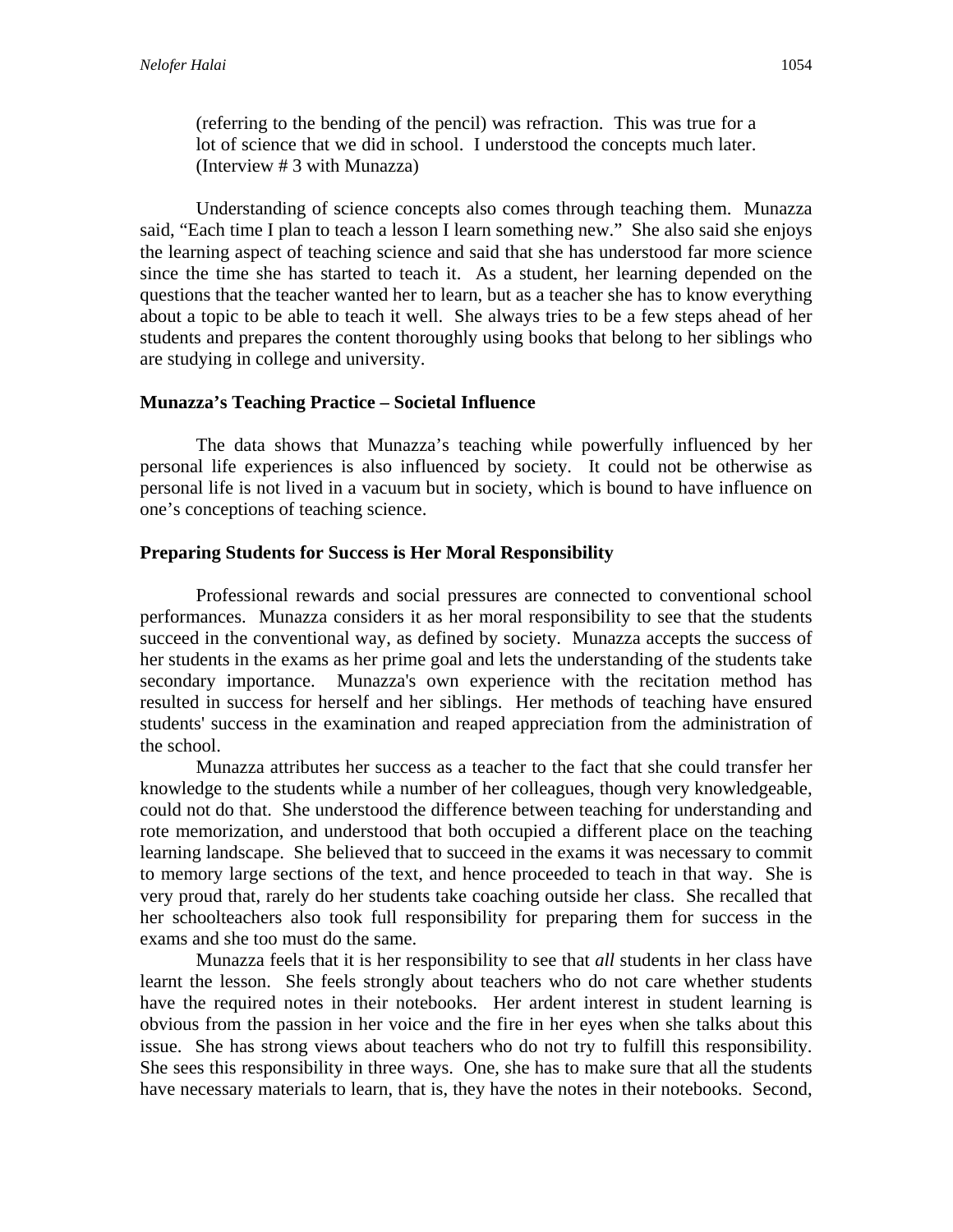she ascertains that the students have learnt the required questions by going to each student in the class and requiring them to respond orally to a question she has put before them. I observed four teaching periods when Munazza utilized different ways to see that this goal was achieved. If she thought that time would run out before she got to all the students she used the method she saw her teachers use in class. She as a monitor was often asked to "hear the lesson" from other students. Twice I saw her request a monitor in her class to work with her and hear the lesson from one end of the class while she worked with students at the other end. The third way that she tries to fulfill her responsibility towards student learning is to teach all the three disciplines of science as well as she can. Though her strength obviously lies in chemistry and biology, as she has studied these two subjects at the Bachelor of Science (BSc) level, she tries her best to teach exemplary lessons in physics too.

#### **Content and Pedagogical Content Knowledge**

Munazza has a good understanding of school science, her colleagues and head teacher acknowledge her strength in the area. However, like the three teachers in Grossman's (1990) study, she equates class preparation with subject matter preparation. For example, when preparing her "mental plan" of teaching, she usually thinks of the content to be taught based on the textbook. Then she chooses the classroom activity and thinks a great deal about the conceptual issues that might arise pertaining to the planned activity or demonstration. But she does not think about the practical aspects of doing an activity in class. Mundane details such as where she will put the apparatus before she gets to the activity so as not to distract the students, or how will she ensure that all students are able to see what she wants them to see in a demonstration, or where and how will she dispose of litter such as used filter paper, matchsticks, water etc., were not thought out in advance. They were unplanned and dealt through on-the-spot improvisations. While such improvisations are a necessary part of a complex activity such as teaching, over-reliance on impromptu planning suggests that Munazza conceives of thinking about content knowledge as lesson planning and tends to disregard practical implications of her method of teaching.

My own experience is that when science teachers think about teaching science they pay attention to subject matter knowledge and do not give as much importance to pedagogical issues. Subject matter knowledge is a very important part of being a teacher but not the only part. An understanding of how to transform and reformulate this knowledge for students in a way that is accessible to them is a key component of knowledge for teachers. Despite the strides research in teacher knowledge has made in the last two decades (Fenstermacher, 1994), there are experts everywhere who think that all teachers need in order to teach is the knowledge of the subject matter to be taught. That is, they need to know the same things as students, though perhaps in greater depth.

This is a belief that Munazza and the other teachers in the school possess. Munazza sees the content knowledge of the subject as separate and perhaps more important than pedagogy. The teacher knowledge that integrates subject matter with pedagogy and which differentiates the way a teacher knows science and the way a scientist knows it, has not gained currency with Munazza. The school leadership including Chair of the Board of Trustees and the Principal of the school also think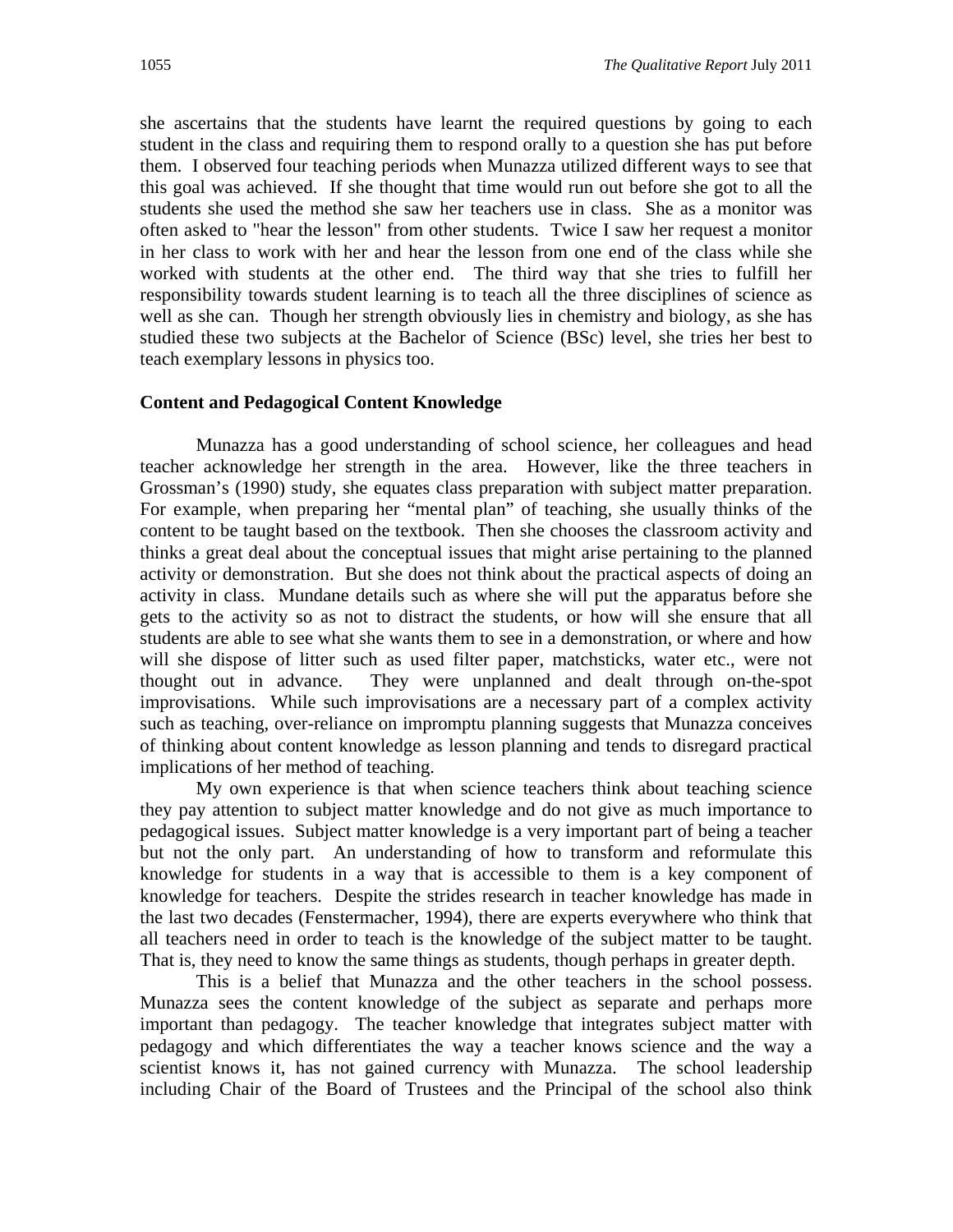similarly about science teaching. They regard knowledge about the subject matter knowledge as being of paramount importance. Both of them are extremely satisfied with the standard of science teaching prevailing at KMSS. They are rightfully proud that the afternoon shift secondary school has science teachers who are all science graduates and have the appropriate content knowledge to teach science.

## **Agar Chorni Pari tu Chhor Doongi (If I Have to Leave Teaching I will Leave It) - Is She Really Committed to Teaching?**

 Munazza is at a very difficult stage of her life, a waiting stage where she cannot make many long-term decisions about her life because the big decision of her marriage is yet to be made. However, instead of being rooted into this passive way of thinking, she has shown clear signs of moving ahead; she has decided to do her Master's in Islamic History. The decision has been made keeping in mind the various constraints of balancing a full-time job and her studies. Islamic History is probably not her first choice, yet it is something in which she is interested. Whether she continues to teach in a school or seeks out an opportunity to teach Islamic History in college and leaves school teaching remains to be seen.

One of the difficulties with female teachers in Pakistan is that they cannot commit to the profession until they are married and know their new circumstances. Not knowing the course of their life, they continue to flow with the tide until circumstances become such that they have to become more serious about the profession. That is why Munazza told me that, "*Agar chorni pari to chor doon gi* (If I have to leave teaching I will leave it)." Lortie (1975) has also shown his awareness of a gender division in teaching. He has reported that women teachers in their twenties do not get deeply involved in their careers as they are "hedging their bets" to cover contingencies related to husband and children. These sociocultural dimensions affect teaching as they have impact on the professional development of teachers.

#### **Conclusions**

 Though contextual factors and societal influences do affect Munazza's teaching of science, the overriding influence has been her own teaching and learning experiences in school. When I compare Munazza's way of thinking about teaching with those of her sister Maryam or her colleague Miss Samina, I see a difference. Both have been exposed to professional development and hence have some experiences to "hook" their efforts to change their practice, whereas Munazza uses her "apprenticeship of observation" (Lortie, 1975) to provide models for teaching. Her repertoires of teaching methods include either the teaching methods she experienced or the one's she did not experience but wished she had. She makes great effort to use methods like demonstration in science, but then quickly switches back to the tried and tested methods of her past experiences partly because of her lack of knowledge of how to take them further.

The unity of the personal and the professional in the life of a teacher is reinforced by this study. The findings concur with conclusions drawn by researchers such as Ball and Goodson (1985) and Goodson and Cole (1993) that "We teach who we are" (as cited by Cole & Knowles, 2000, p. 27). A teacher's personal biography and experiences of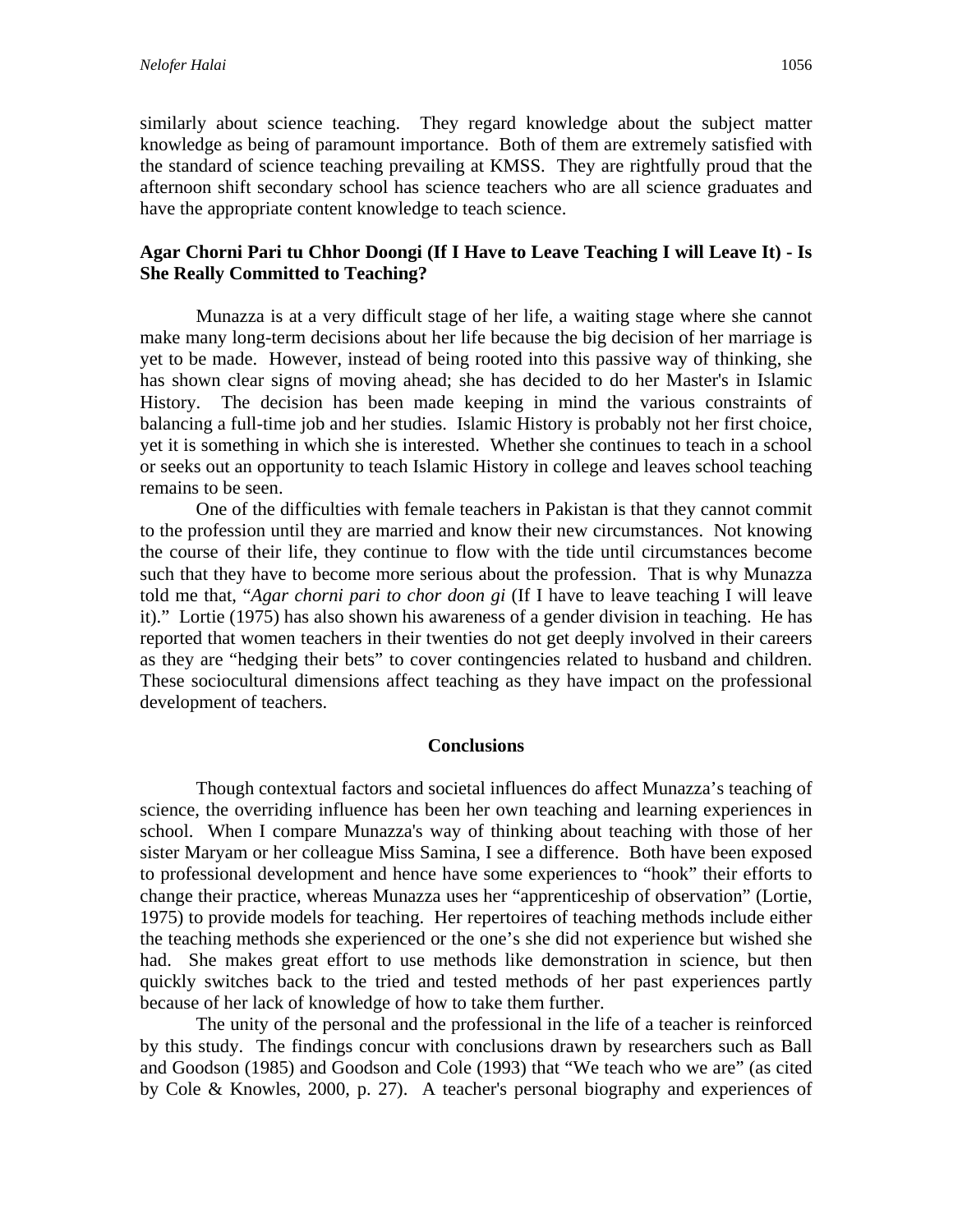school and undergraduate courses influence the way she teaches. Consciously or unconsciously our life histories are a part of our professional life. Our experiences of growing up, our experiences within the family and the community at large, our experiences of being taught in schools and institutions of higher learning all contribute in shaping who we are and what we believe as educators.

Conclusions of this study emphasize that early experiences influence beliefs and behaviors regarding teaching and learning. Enabling teachers to identify these life experiences provide them with insight into their philosophical position about education and pedagogical decisions taken in the classroom. The life history is always a retrospective reconstruction. Often it is not the facts and events of the life story that are important but the interpretation given to them that are meaningful for the teachers. Opportunity for teacher educators to engage in this kind of reflection with teachers has some distinct benefits. It has the potential of making explicit the difference between a teacher's *theory-in-use* and espoused theory (Argyris & Schön, 1980). Through this confrontation teachers can become more aware of their theory-in-use and learn to act more effectively in and outside the classroom. If teachers are to act as pedagogical change-agents, then new ways of thinking about teaching and knowledge have to become a part of their experiences  $-$  a part of their lives. This study has made it clear that teachers are much more likely to use methods of teaching or ways of thinking that they were exposed to when in school or college.

Connelly and Clandinin (1988) use the term personal practical knowledge to express a knowledge that resides "in the teacher's past experience, in the teacher's present mind and body, and in the future plans and actions" (p. 25). Though a teacher's knowledge is deeply personal it is profoundly contextualized. The teacher cannot be separated from the broader social, cultural, and political dimensions. Teachers cannot separate themselves from the expectations of the various stakeholders such as administrators, parents, and students; these serve to shape the way they teach. Munazza has a unique perspective of teaching based on her life history but she is also a product of her time.

Hence, the study highlights a paradoxical picture of teaching: all teachers are different and unique, their teaching being guided by their life experiences, yet classrooms are often striking in their sameness. There are many descriptions of science classrooms available in the literature that could match Munazza's effort at teaching science (see for example Tobin & McRobbie, 1996). Munazza's effort to "talk her way out" of a failed demonstration is well documented in the literature (Nott & Smith, 1995). That is one reason why Munazza's classroom practice and teaching methods, while personal and unique, are in many ways similar to science classrooms in other parts of the world. These common ways of thinking about teaching have been called *traditions* by Louden (1989) and *cultures* by Feiman-Nemser and Floden (1986). These traditions or cultures are constituted of many things, including expectations of administration, other teachers, and students. Teaching in the classroom is often determined or even distorted by factors outside the school, such as the Board Exams or parents' expectations. Limited resources, particularly time and space, add constraints to teachers' own ideas or beliefs about teaching.

Eisner (2000), offering a distillation of 12 *easy* lessons for the next Millennium, writes: "The school as an institution is more likely to change the incoming message than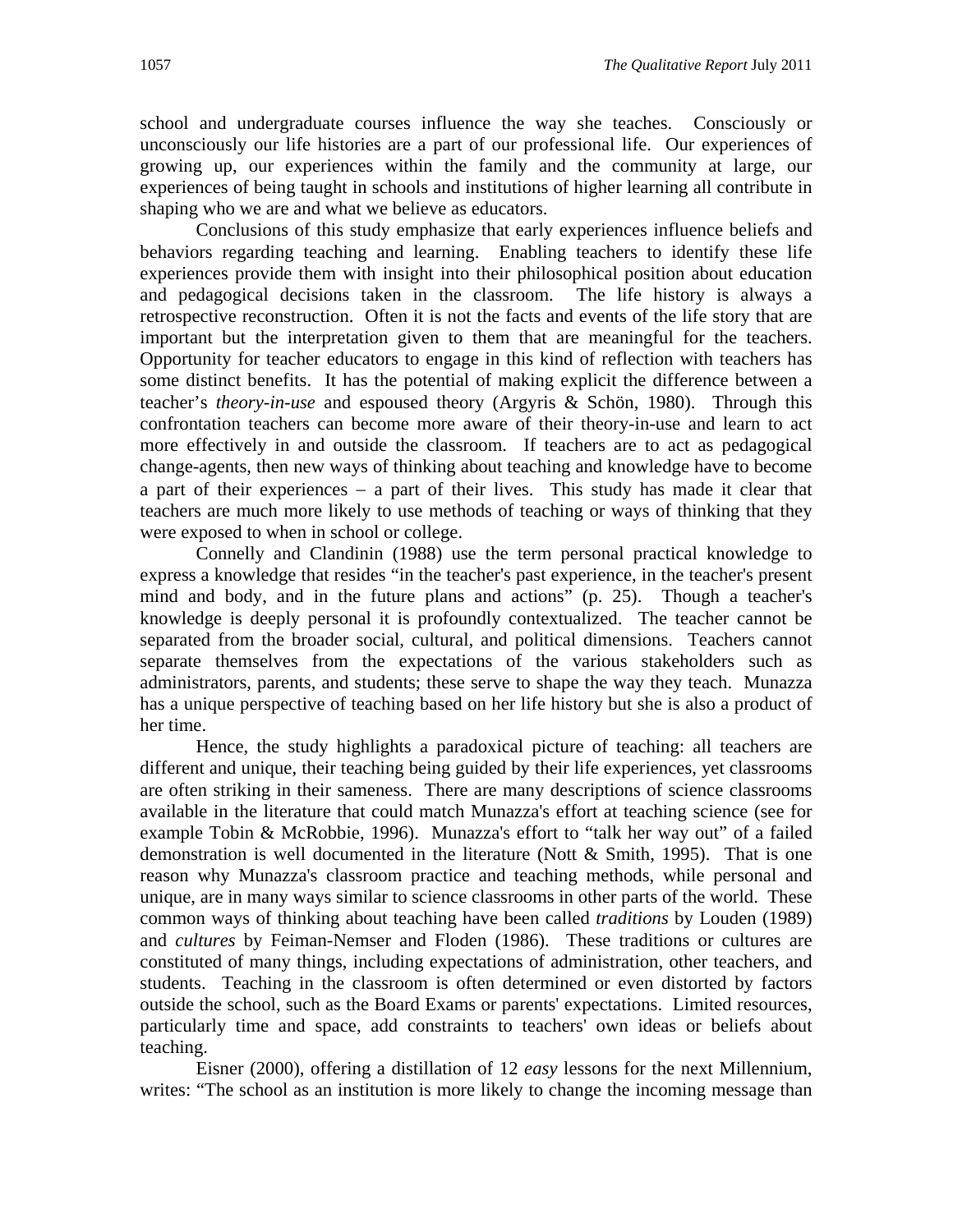the message the institution" (p. 347). He attributes the robustness of schools to the structure and traditions in which schools participate. Everybody knows how schools operate and have some expectations and ideas about how they should operate. In this sense the students and teachers know how schools work. This knowledge about schools is embedded in the life history of teachers. By paying attention to the life histories of teachers one could possibly shape the message to have the maximum impact. Using the biographies of teachers to understand their practice could help teacher educators to devise programs that are better suited to their needs, beliefs, and aspirations.

The major impact that this research study can make is on the professional development practices in Pakistan. Munazza's example shows how closely personal experience as a student is related to teaching practice. It has highlighted how a teacher's individual life events can affect teaching. Helping teachers to uncover and understand these critical incidents can help them to understand and reconceptualize their teaching. Munazza too benefitted from this study mostly in the form of professional development. I found the research process as a source of both reflection and learning for Munazza. She had not thought about her practice or about her evolution as a science teacher over the eight years she had been teaching. After the sixth interview there was a breakthrough of a sort in our relationship which resulted in the two of us planning and teaching a lesson together. This "double discourse" (Pedretti, 1996, p. 324) of collaboration with a teacher while simultaneously engaged in research enhanced my understanding of the teacher and her practice rather than detracting from it. It also benefited her from the collaborative experience of working and teaching with a teacher educator in her classroom.

Freeman (1992) has identified a number of problems that frequently emerge when studying life histories: (a) intrusion of the present on the past, (b) the possibility of deception and (c) insufficient development of principles and criteria for selection of life history stories are three challenges that I faced. Describing the difficulty that a researcher faces by the intrusion of the present upon the past, Vaillant (1977) writes: "It is all too common for caterpillars to become butterflies and then to maintain in their youth that they had been little butterflies" (p. 197). The affect of the present on the past is a dilemma because the person telling the life story may want to tell the facts but can do so only under the light of the present circumstances. When collecting stories about a person's experiences, it is often difficult to tell whether the person is telling the truth or not. Truth and deception are relative. As discussed, the present events of life often change the meaning and significance of past events and make the idea of truth or deception complicated. The past is not static, it is dynamic. Who is to decide what is the final truth? How is it possible to tell whether the researcher and the teacher are engaged in the process of creating "congruent fiction" (Hitchcock & Hughes, 1995, p. 198)?

Another problem associated with the life history method is that the principles and criteria for selection and representation of data are underdeveloped. Mandelbaum (1982) explains this dilemma very succinctly: "the method has more promise and less actuality" (p. 147). In addition, Kluckhohn (1945) has complained about the deficiency of analysis and interpretation in life history documents. Life history has also been criticized for being labour intensive, time-consuming and requiring a high degree of interpersonal skills (Plummer, 1983).

One of the ways in which I have counteracted this difficulty of method is by using both retrospective and prospective data. So in a sense I have supported the data from the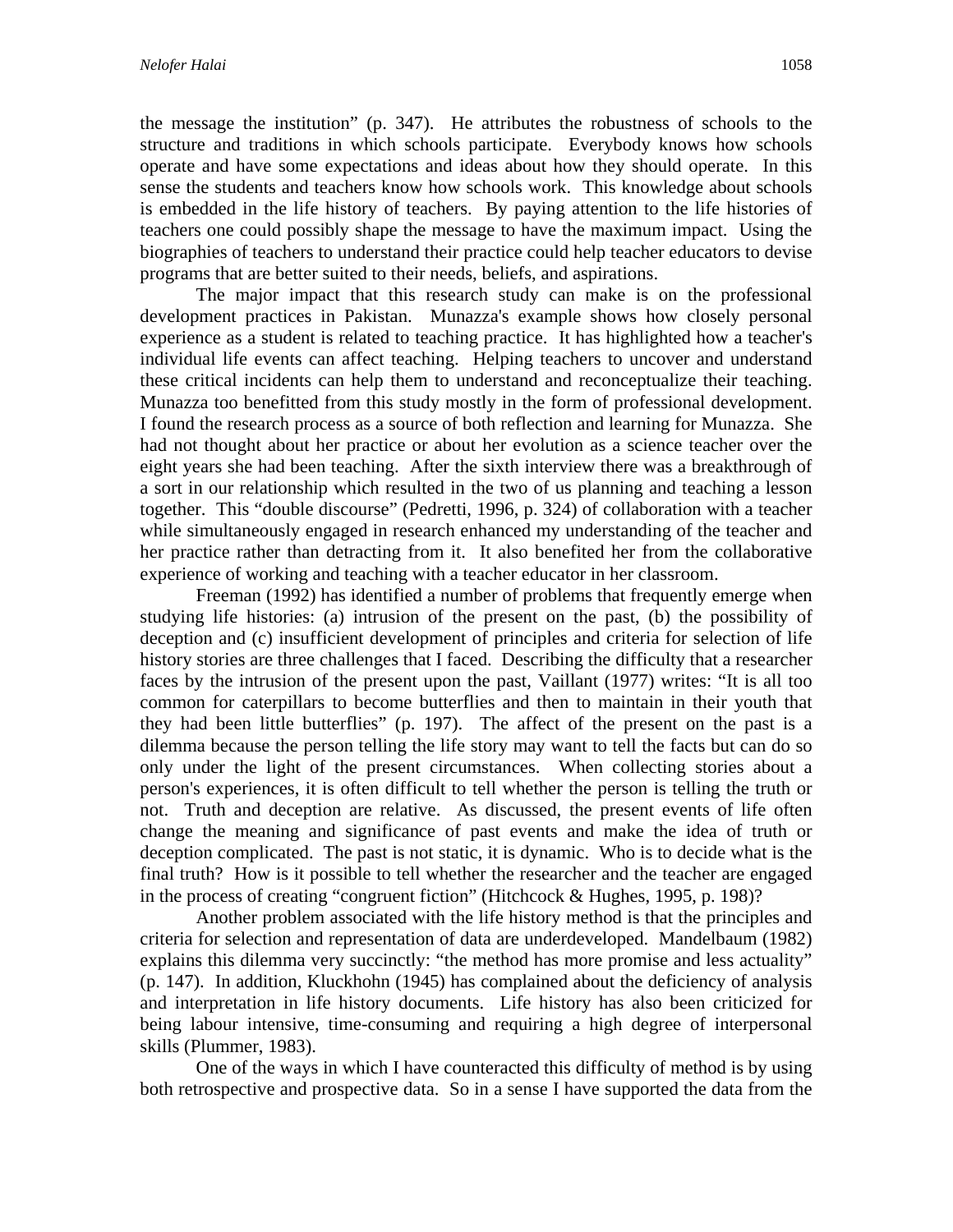past with immediate lived experience. This was achieved through a long period of participant observation which has given an ethnographic feel to the study. Because I observed the teacher in her own classroom for a considerable length of time, I think there is little chance that I have confused "fact" with "fiction." Among the science teachers in the school was her sister, I included her in my interviews and used her stories to better understand Munazza's stories. I tried to maintain an interpretive vigilance over the data at hand and was very sensitive to any disjunction in the data and sought clarification from the related person/s. I have also complemented Munazza's stories with stories from other teachers.

#### **References**

- Argyris, C., & Schön, D. A. (1980). *Theory in practice: Increasing professional effectiveness*. San Francisco, CA: Jossey-Bass.
- Ball, S. J., & Goodson, I. F. (1985). *Teachers' lives and careers*. London, UK: Falmer Press.
- Bertaux, D. (1981). *Biography and society: The life history approach in the social sciences*. Beverly Hills, CA: Sage Publications.
- Bowers, C. A., & Flinders, D. J. (1990)*. Responsive teaching*, *an ecological approach to classroom patterns of language, culture, and thought.* New York, NY: Teachers College Press.
- Clandinin, D. J. (1986). *Classroom practice: Teacher images in action*. Philadelphia, PA: Falmer Press.
- Cole, A., & Knowles, J. G. (2000). *Researching teaching: Exploring teacher development through reflexive inquiry.* Boston, MA: Allyn & Bacon.
- Connelly, F. M., & Clandinin, D. J. (1988). *Teachers as curriculum planners: Narratives of experience.* New York, NY: Teachers College Press.
- Doyle, W. (1986). Classroom organization and management. In M. C. Wittrock (Ed.), *Handbook of research on teaching* (pp. 392-431). New York, NY: Macmillan.
- Eisner, E. W. (2000). Those who ignore the past: Twelve "easy" lessons for the next millennium. *Journal of Curriculum Studies, 32*(2), 343-357.
- Feiman-Nemser, S., & Floden, R. E. (1986). The cultures of teaching. In M. C. Wittrock (Ed.), *Handbook of research on teaching* (pp. 505-526). New York, NY: Macmillan.
- Fenstermacher, G. D. (1994). The knower and the known: The nature of knowledge in research on teaching. *Review of Research in Education, 20,* 3-56.
- Freeman, M. (1992). Self as narrative: The place of life history in studying the life span. In T. M. Brinthaupt & R. P. Lipka (Eds.), *The self: Definitional and methodological issues* (pp. 15-43). Albany, NY: State University of New York Press.
- Giddens, A. (1979). *Central problems in social theory*. Berkeley, CA: University of California Press.
- Goodman, J. (1985). Field-based experience: A study of social control and student teachers' responses to institutional constraints. *Journal of Education for teaching, 11*(1), 26-49.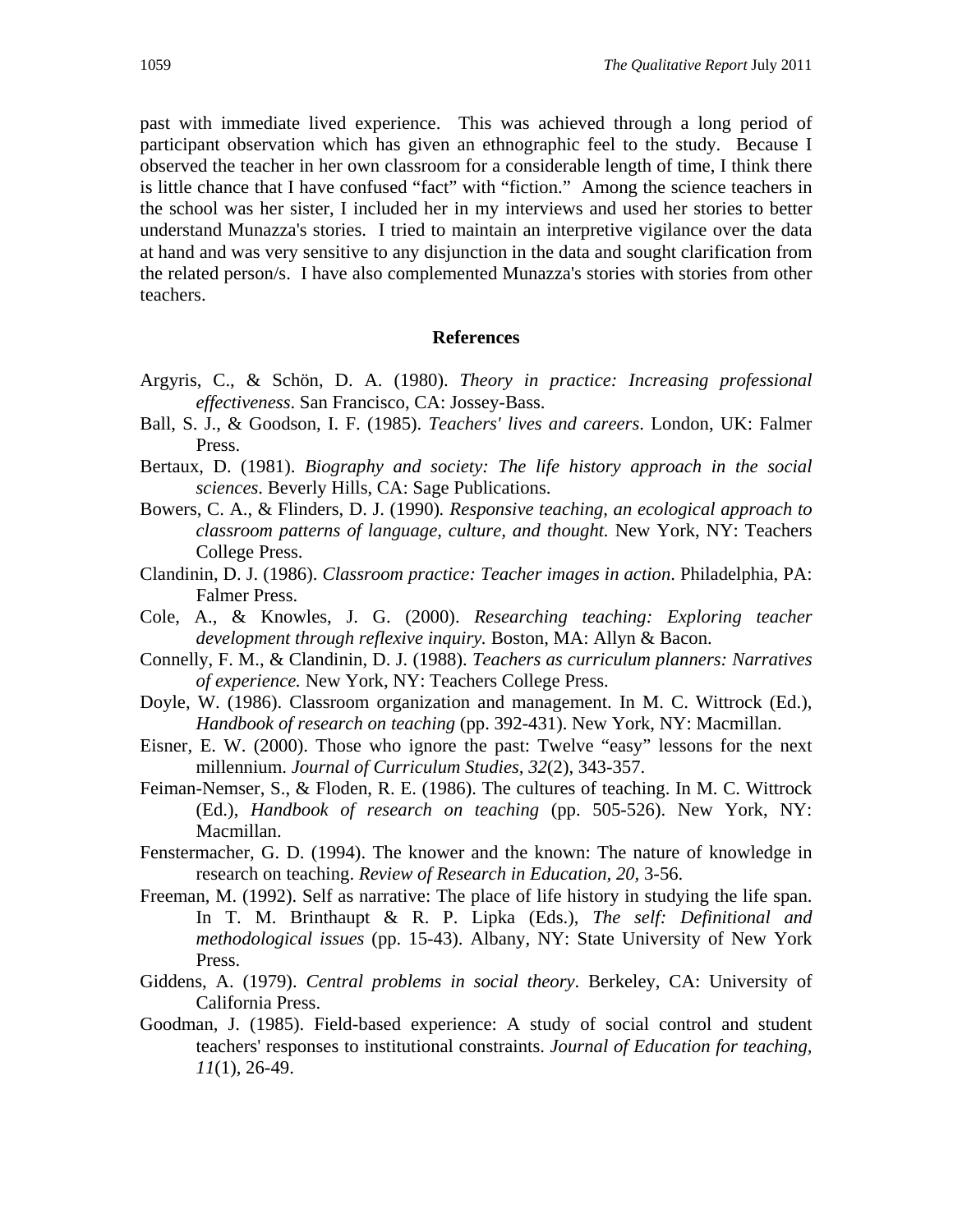- Goodson, I. F. (1992). Studying teacher's lives: An emergent field. In I. F. Goodson (Ed.), *Studying teacher's lives* (pp. 1-17). New York, NY: Teachers College Press.
- Goodson, I. F., & Cole, A. (1993). Exploring the teacher's professional knowledge. In D. McLaughlin & W. J. Tierney (Eds.), *Naming silenced lives* (pp. 71-94). New York, NY: Routledge.
- Grossman, P. L. (1990). *The making of a teacher: Teacher knowledge and teacher education.* New York, NY: Teachers College Press.
- Hitchcock, G., & Hughes, D. (1995). Biographies: The life history interview. In G. Hitchcock & D. Hughes (Eds.), *Research and the teacher: A qualitative introduction to school-based research* (pp. 164-211). London, UK: Routledge.
- Kanu, Y. (1996). Educating teachers for the improvement of the quality of basic education in developing countries. *International Journal of Educational Development, 16*(2), 173-184.
- Kluckhohn, C. (1945). *The use of personal documents in history, anthropology and sociology*. New York, NY: Social Science Research Council.
- Levin, T., Libman, Z., & Amiad, R. (1980). Behavioral patterns of students under an individualized learning strategy*. Instructional Science, 9*, 85-100.
- Lincoln, Y. S., & Guba, E. G. (1985). *Naturalistic inquiry*. Newbury Park, CA: Sage Publications.
- Lortie, D. C. (1975). *Schoolteacher: A sociological study*. Chicago, IL: University of Chicago Press.
- Louden, W. R. (1989). *Understanding teaching: Meaning and method in collaborative research.* Unpublished doctoral dissertation, Ontario Institute for Studies in Education, University of Toronto, Canada.
- Louden, W. R. (1991). *Understanding teaching: Continuity and change in teachers' knowledge*. New York, NY: Teachers College Press.
- Mandelbaum, D. G. (1982). The study of life history. In R. G. Burgess (Ed.), *Field research: A sourcebook and field manual* (pp. 177-196). London, UK: Allen & Unwin.
- Mclaughlin, H. J. (1991). Reconciling care and control: Authority in classroom relationships. *Journal of Teacher Education, 42*(3), 182-195.
- Measor, L., & Sikes, P. (1992). Visiting lives: Ethics and methodology in life history. In I. F. Goodson (Ed.), *Studying teachers' lives* (pp. 209-233). New York, NY: Teachers College Press.
- Metz, M H. (1978). *Classrooms and corridors, the crisis of authority in desegregated secondary schools* . Berkeley, CA: University of California Press.
- Nott, M., & Smith, R. (1995). "Talking your way out of it", "rigging" and "conjuring": What science teachers do when practicals go wrong. *International Journal of Science Education, 17*(3), 399-410.
- Pedretti, E. (1996). Facilitating action research in science, technology and society (STS) education: An experience in reflective practice. *Educational Action Research, 4*(3), 307-327.
- Plummer, K. (1983). *Documents of life: An introduction to the problems and literature of a humanistic method*. London, UK: Unwin Hyman.
- Riessman, C. K. (1993). *Narrative analysis*. Newbury Park, CA: Sage Publications.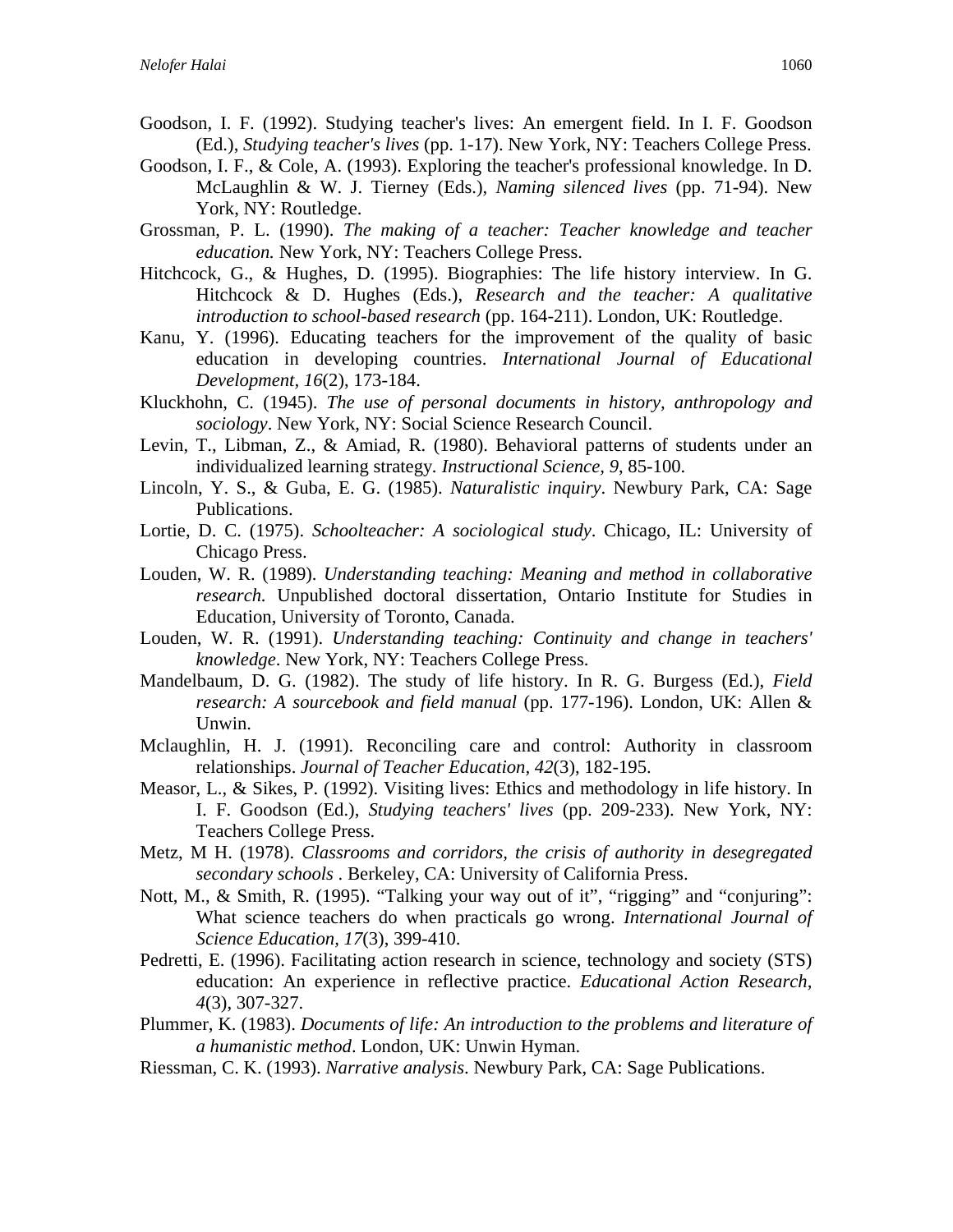- Seidman, I. E. (1991). *Interviewing as qualitative research: A guide for researchers in education and the social sciences*. New York, NY: Teachers College Press.
- Shulman, L. S. (1986). Those who understand: Knowledge growth in teaching. *Educational Researcher, 15*(2)*,* 4-14.
- Shulman, L. S. (1987). Knowledge and teaching: Foundations of the new reform. *Harvard Educational Review, 57*(1), 1-21.
- Smith, L. M., Kleine, P. F., Prunty, J. P., & Dwyer, D. C. (1986). *Educational innovators: Then and now.* New York, NY: Falmer Press.
- Spender, D., & Sarah, E. (1988). *Learning to lose: Sexism and education*. London, UK: The Women's Press.
- Spradley, J. P. (1979). *The ethnographic interview*. New York, NY: Holt, Rinehart & Winston.
- Tabacbnick, B. R., & Zeichner, K. M. (1984). The impact of the student teaching experience on the development of teacher perspectives. *Journal of Teacher Education, 35*(6), 28-36.
- Tan, S. B. (1991). The development of secondary school science curriculum in Malaysia. *Science Education, 75*(2), 243-250.
- Thiessen, D., Bascia, N., & Goodson, I. F. (1996). *Making a difference about difference: The lives and careers of racial minority immigrant teachers*. Toronto, Canada: Garamond Press.
- Tobin, K., & McRobbie, C. J. (1996). Cultural myths as constraints to the enacted science curriculum. *Science Education, 80*(2), 223-224.
- Vaillant, G. (1977). *Adaptations to life.* Boston, MA: Little Brown.
- Wolcott, H. F. (1990). *Writing up qualitative research.* London, UK: Sage Publications.
- Young, M. (1976). The schooling of science. In G. Whitty & M. Young (Eds.), *Exploration in the politics of school knowledge* (pp. 47-61). Driffield, UK: Nafferton Books.
- Zeller, N. (1995). Narrative strategies for case reports. *International Journal of Qualitative Studies in Education*, *8*(1), 75-88.

#### **Author Note**

Dr. Nelofer Halai is an Associate Professor at the Aga Khan University, Institute for Educational Development (AKU-IED). She has completed her PhD studies from University of Toronto, Canada and has undertaken her Master's from the USA. She has received many International and National awards and has more than ten years experience of teaching qualitative research methods. Dr Halai's own expertise and experience lies in working with biographical genres of research such as life history. Her research interests lie in three broad areas – higher education, teaching research methods and teacher education. She has published widely in international and national journals. Correspondence regarding this article can be addressed to: Dr. Nelofer Halai, The Aga Khan University, Institute for Educational Development, Karimabad, Karachi – 75950, Pakistan. Phone: 92 21 6347611; Fax: 92 21 6347616; and E-mail: nelofer.halai@aku.edu

Copyright 2011: Nelofer Halai and Nova Southeastern University